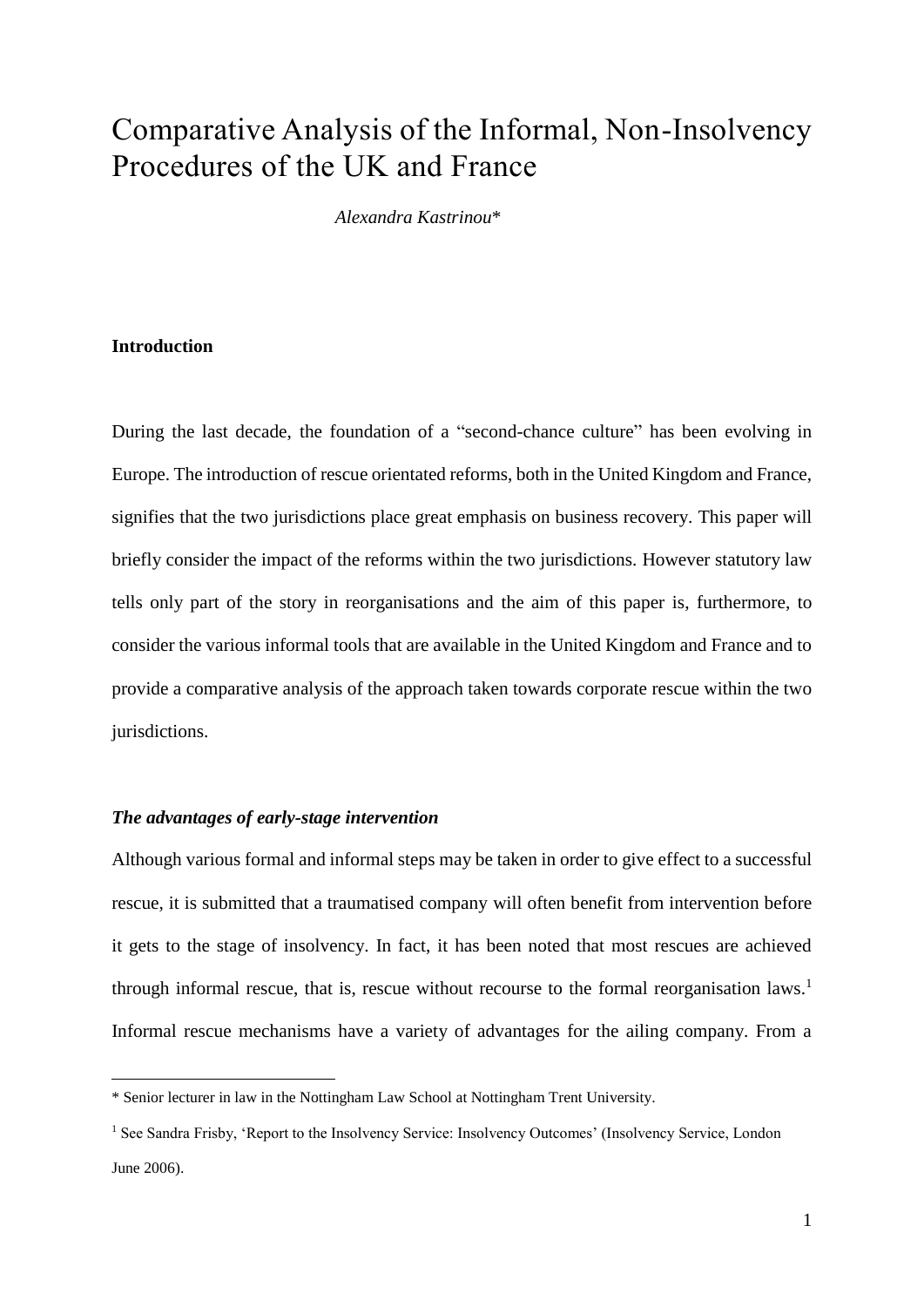director's and also a shareholder's perspective, engaging in informal rescue is preferable as it prevents any adverse publicity in relation to the company's financial troubles and hence protects its goodwill and reputation.<sup>2</sup> It could be argued that, by pursuing informal rescue, the company can effectively avoid the stigma which is attached to corporate failure and that the realisable value of its assets can be protected.<sup>3</sup> Moreover, one could argue that informal rescue is not as costly as court proceedings. However, it should be noted that informal rescue is not a cheap method of rescue<sup>4</sup>, as the turnaround professionals, who co-ordinate the process, often charge very hefty fees.<sup>5</sup>

Moreover, since there is no court involvement in informal rescue, one could argue that the process is more flexible.<sup>6</sup> Nevertheless, a disadvantage of informal reorganisation is that the process is of a contractual nature, hence there is great reliance on a consensus being achieved with the creditors. The fact that there is a need to obtain the consent of all creditors during an informal reorganisation attempt arguably negates the advantages of informal rescue, as obtaining consent from dissenting creditors could prove to be a time-consuming and expensive course of action.<sup>7</sup>

<sup>2</sup> Vanessa Finch, *Corporate Insolvency Law: Perspectives and Principles*, (2nd ed. Cambridge, 2009) 278. 3 Ibid, 251-252.

<sup>4</sup> For instance see ibid at p.309, where it is stated that the implementation cost of the London Approach have been high, i.e. up to £6 million. Admittedly, the London Approach is designed to be used in the context of large entity workouts (including banks), but the issue of costs remains a live one for all types of workout.

<sup>5</sup> Karen Hopper Wruck, 'Financial Distress, Reorganisation and Organisational Efficiency' (1990) 27 Journal of Financial Economics 419–444, 419, See also Alice Belcher, *Corporate Rescue*, (Sweet & Maxwell, London, 1997) 121.

<sup>&</sup>lt;sup>6</sup> For instance the London Approach.

<sup>&</sup>lt;sup>7</sup> It could be said that a formal procedure, such as the Company Voluntary Arrangement in the United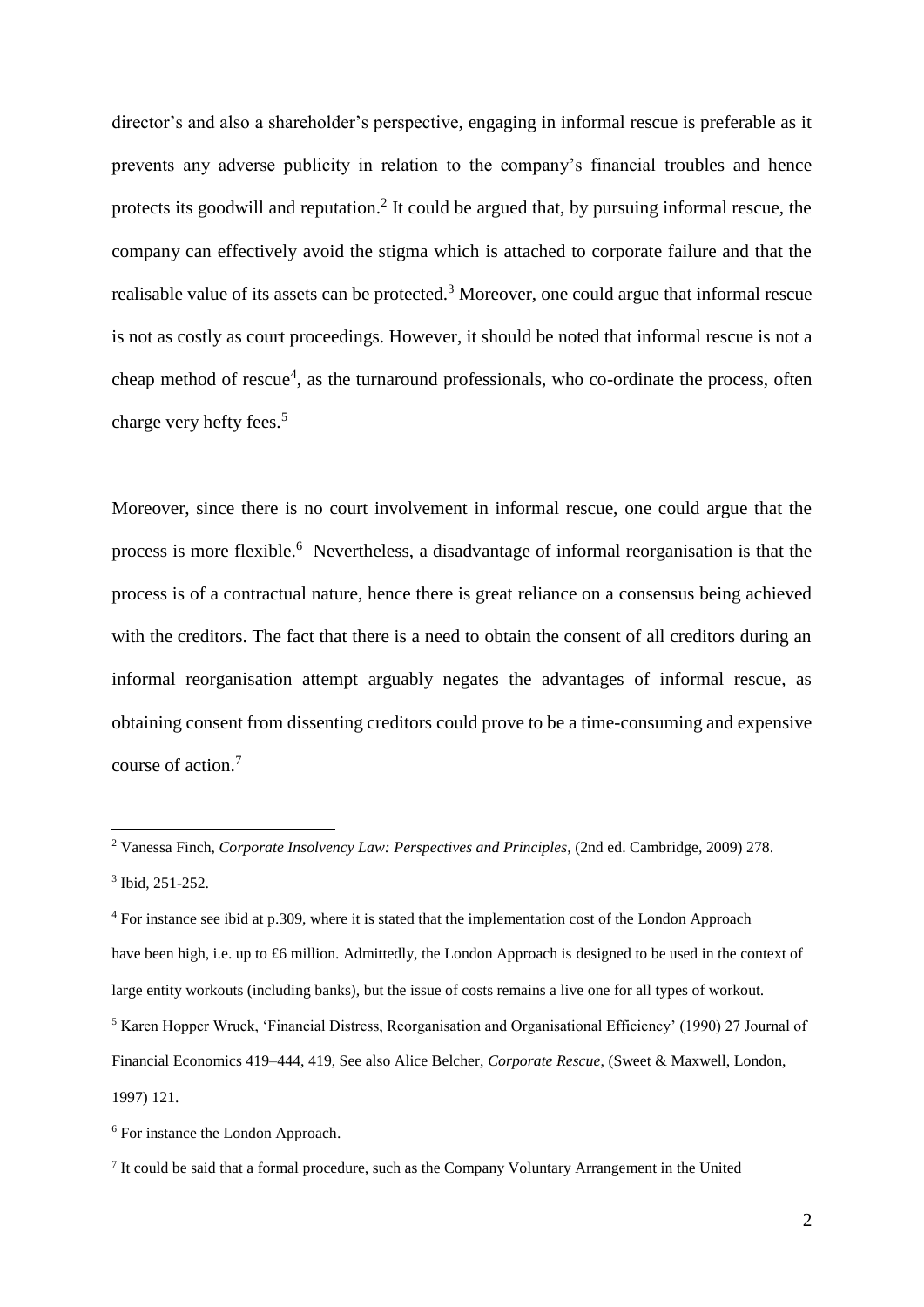It could be argued that intervention at an early stage is a crucial aspect of corporate rescue and it appears that, from early years, the insolvency law regimes of the two Member States included insolvency-prevention mechanisms. These mechanisms are being increasingly used before the technical moment of insolvency supervening and are "colonizing" the area formerly occupied by informal procedures, such as workouts and turnaround mechanisms. For instance, in France, procedures such as the "ad hoc mandate" and "conciliation" made their appearance in the early 1980s and were primarily designed to encourage an early stage intervention by the existing management.<sup>8</sup> In addition, in the United Kingdom, with the exception of one of the oldest rescue devices in the world, namely the Scheme of Arrangement, in 1986 the CVA procedure was introduced following the recommendations of the Cork Report.<sup>9</sup>

# **An overview of the French informal rescue laws**

1

In the mid-2000s, France, in a quest for an ideal insolvency system, introduced the 2005 Law which is designed to improve the efficiency of pre-insolvency institutions, the proper supervision of rescue plans and the simplification of liquidation procedures.<sup>10</sup> Arguably, the

Kingdom, could prove more effective, as far as consent is concerned, since an approval in excess of 75% in value would suffice. A Part 26, Companies Act 2006 scheme of arrangement could also be used for solvent entities, which would have the same effect.

<sup>8</sup> See Marie-Jeanne Campana, 'A Critical Evaluation of the Development and Reform of the Corporate Rescue Procedures in France' in Katarzyna Gromek Broc and Rebecca Parry*, Corporate Rescue in Europe: An overview of Recent Developments from Selected Countries in Europ*e, (Kluwer Law International, 2004).

<sup>&</sup>lt;sup>9</sup> The Report of the Insolvency Law Review Committee, Insolvency Law and Practice, Cmnd 858 (1982, HMSO, London).

<sup>10</sup> Paul Omar, 'French Insolvency Law: The 2004 Project and Reform Perspectives' (2005) 2 (2) Int. Corp. Rescue 65-77, 67.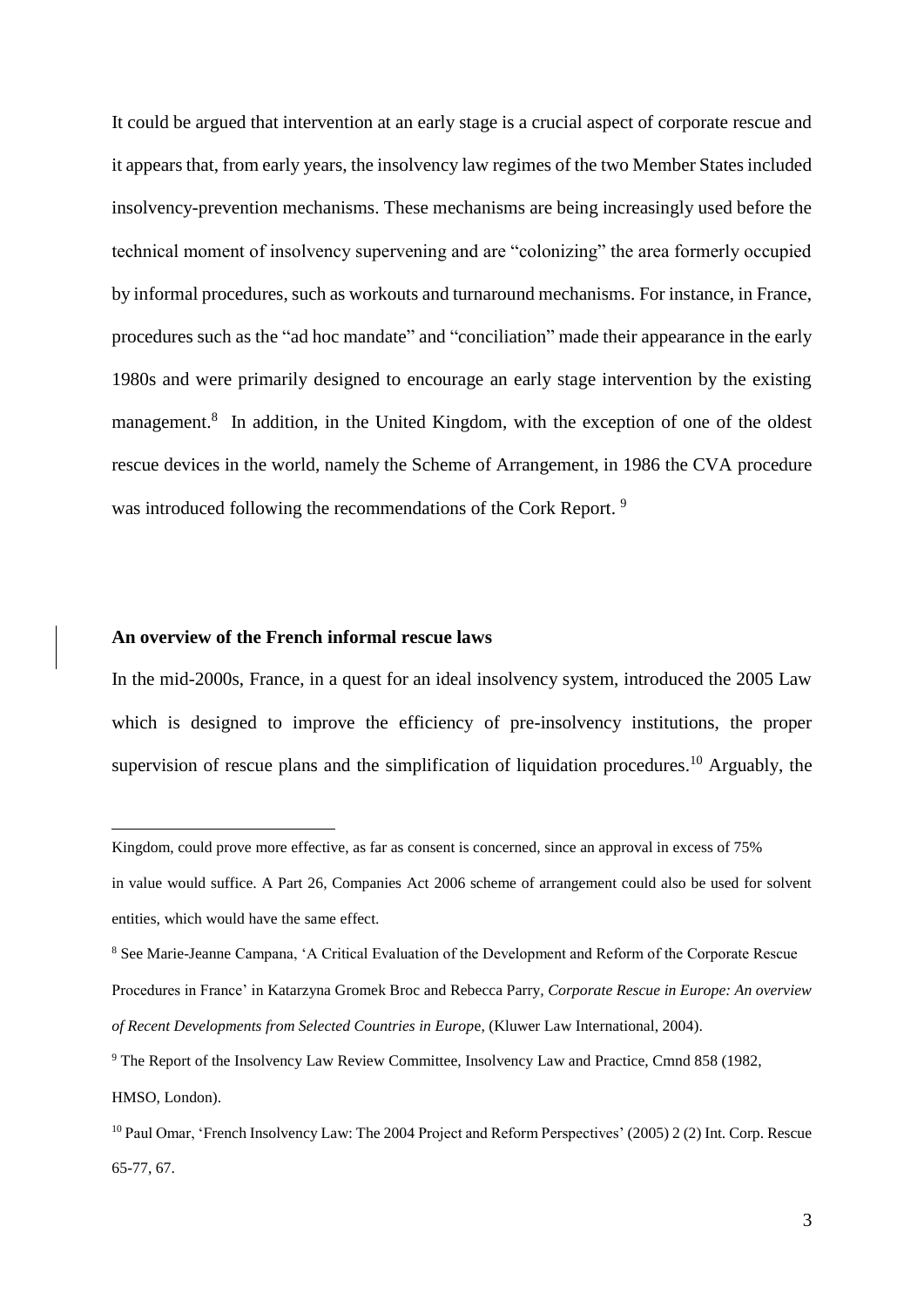new law effectively improves the pre-existing pre-insolvency framework and, in particular, strengthens the *mandat ad hoc* procedure. In addition, the old amicable settlement procedure has gone through transformation and has been renamed as conciliation. Finally, the crucial contribution of the Law of 2005 to the French corporate rescue regime is that it creates a new debtor-in-possession procedure, namely the safeguard procedure, which is aimed at promoting the idea of intervention at an early stage, while leaving the company's incumbent management in the "driver's-seat". It should be noted that the Law of 2005 itself has been subject to  $reforms<sup>11</sup>$  in order to make the safeguard procedure more attractive, as this procedure in fact has enjoyed very limited use since its inception in 2005.<sup>12</sup>

It should be noted from the start that the issue of corporate rescue is approached in France in a rather different way, when compared to the United Kingdom.<sup>13</sup> A sharp distinction can be drawn between the United Kingdom system, which traditionally favours the interests of creditors, and the French system, which is primarily geared towards the preservation of an ailing company and hence serving to safeguard, wherever possible, the jobs of employees. Nevertheless, it should be noted that both France and the United Kingdom have introduced reforms, which bring the two systems closer to each other. It could be argued that the French

<sup>&</sup>lt;sup>11</sup> See The French Ordonnance of December 18, 2008 on the reform of the law for businesses in difficulty, amending the law of July 26, 2005, which was published in the Journal Officiel of December 19, 2008.

<sup>&</sup>lt;sup>12</sup> Nicole Stolowy, 'Transparency and Prevention for Corporate Bankruptcy: A US- France Comparison' (2009) JBL, 525-542, 527. See also Paul Omar, 'French Insolvency Law: Remodeling the Reforms of 2005' (2009) 6 ICCLR 214-219, 215.

<sup>13</sup> Rebecca Parry, 'Introduction' in Katarzyna Gromek Broc and Rebecca Parry, *Corporate Rescue in Europe: An overview of Recent Developments from Selected Countries in Europe,* (Kluwer Law International, 2004).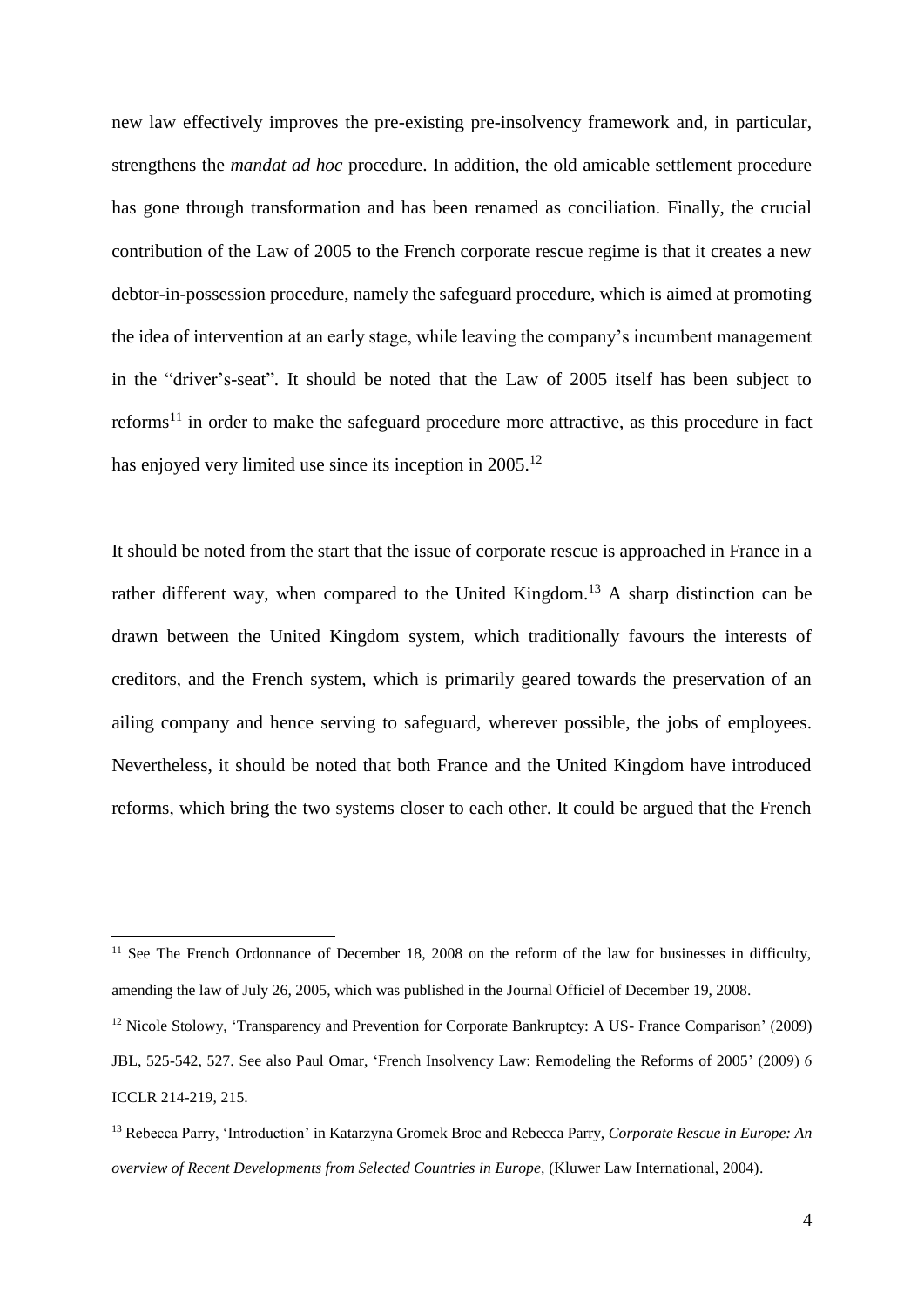insolvency law reforms in 2005 bear a resemblance to the Anglo-American legal system,<sup>14</sup> whilst the United Kingdom has softened its traditionally "creditor friendly" approach and introduced more collective insolvency procedures. In France, the preservation of a company is a matter of critical importance and is a paramount objective. In essence, certain groups' interests, mainly those of creditors, may be sacrificed in order to rescue the company. <sup>15</sup> A significant feature of the French legislation is that it is specifically designed to urge directors to become aware of their companies' financial difficulties at an early stage and consequently to take steps so as to recover their position.<sup>16</sup>

The French corporate rescue system is arguably a very sophisticated system that has developed over many years. There are two types of treatment that may be adopted in order to help companies in difficulties, namely the out-of-court treatment and the judicial treatment. In particular, following the 2005 reforms, there are now three pre-insolvency institutions, the newly introduced safeguard-preservation procedure ("*sauvegarde*"), the renamed conciliation procedure ("*conciliation*") <sup>17</sup> and the renewed ad hoc mandate ("*mandat ad hoc"*). 18

<sup>&</sup>lt;sup>14</sup> The US Chapter 11 was used as a model for the recent reforms in French insolvency law, in particular the Chapter 11 concepts of amicable settlement and the pro-active involvement of creditors in any ongoing settlement regime. See Cécile Dupoux & David Marks, 'Chapter 11 a la Française: French Insolvency Reforms' (2004) 1(2) Int. Corp. Rescue 74-77, 74.

<sup>&</sup>lt;sup>15</sup>See Rebecca Parry, note 13 above, 13

<sup>16</sup> Marie-Jeanne Campana, note 8 above, 34.

<sup>17</sup> This was known as 'amicable resolution' (*règlement amiable*) prior to the Law of 2005.

<sup>18</sup> A pre- condition that needs to be satisfied in order to use this process is that the company is not in "*cessation de paiements*". Cessation of payments may be defined as the impossibility for a business to satisfy the debts which are due with the assets that are available. See Paul Omar, & Anker Sorensen, *Corporate Rescue Procedures in France* (Kluwer Law International, 1996) 11.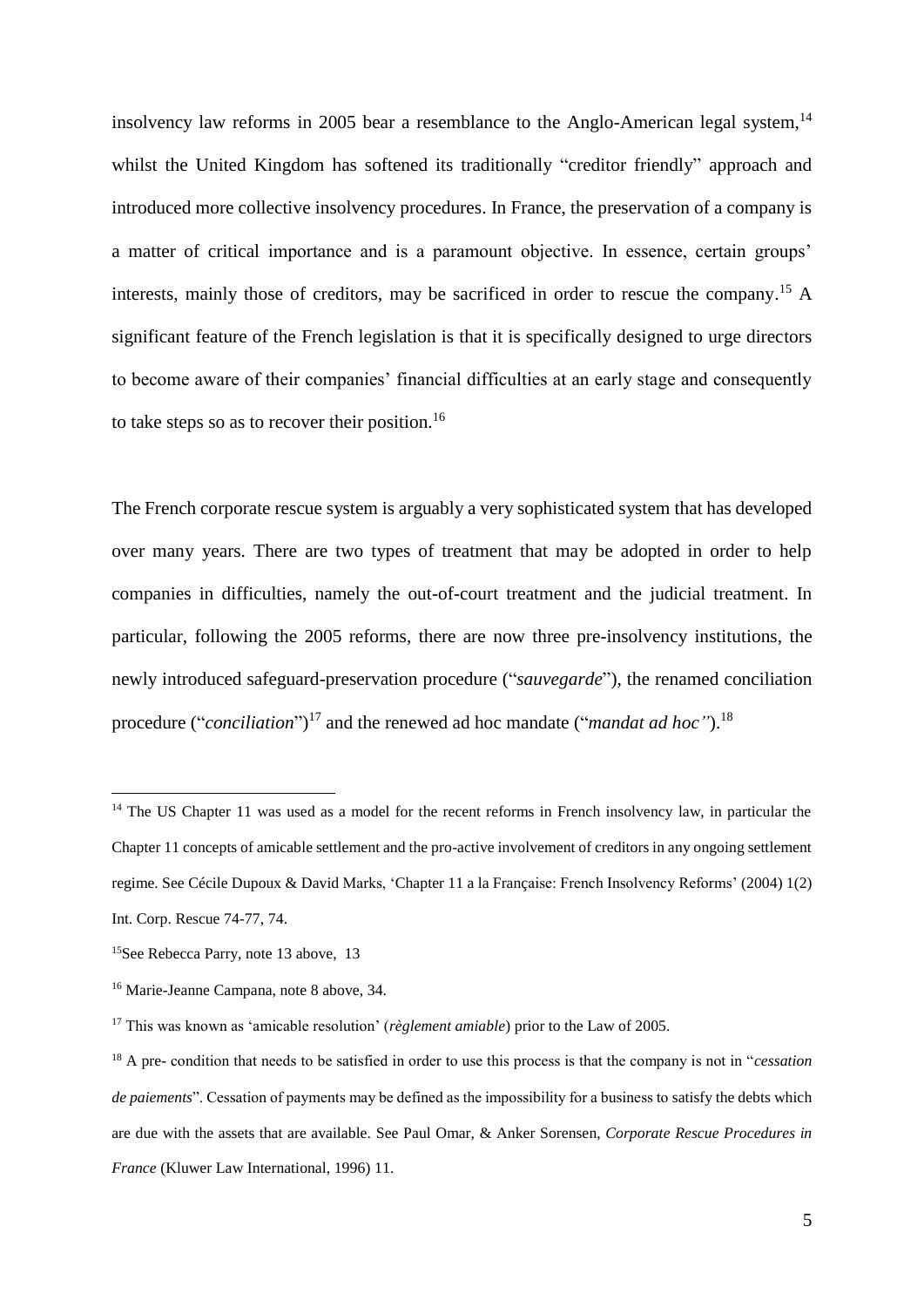# *The "ad hoc mandate"*

<u>.</u>

At a stage prior to insolvency there are two pre-existing (before the 2005 reforms) procedures designed to promote corporate rescue, namely the conciliation procedure and the ad hoc mandate. The ad hoc mandate is a procedure that has developed predominantly as a result of the practice of the Paris Commercial Court.<sup>19</sup> The initiation of this process usually involves the ailing business making a request to the President of the Commercial Court in order to appoint a "mandatee".<sup>20</sup> The request for the Court's assistance can be in the form of a registered letter and must be accompanied by a plan stating the measures that the company is going to take in order to repay its debts and also its plans for restructuring its business. Where the court is convinced that the company is likely to overcome its difficulties by means of a scheme of arrangement, it will order the appointment of a mandatee. Once the debtor and the creditors have agreed on a scheme of arrangement, the mandatee will establish its terms and conditions. It is noteworthy that the agreement will be binding upon the agreed parties.<sup>21</sup>

An advantage of the ad hoc mandate is that it is subject to fewer formalities than amicable resolution and that, importantly, it offers more flexibility for informal and private negotiations between the debtor company and its debtors. The confidential character of the procedure crucially allows negotiations between the debtor company and its creditors without raising

<sup>19</sup>See Cécile Dupoux & David Marks, 'Chapter 11 a la Française: French Insolvency Reforms' (2004) 1(2) Int. Corp. Rescue 74-77 , 75.

<sup>20</sup> Paul Omar, & Anker Sorensen, 'The French Experience Of Corporate Voluntary Arrangements' (1996) 7(3) ICCLR 97-103 (referring to the pre-2005 regime).

<sup>&</sup>lt;sup>21</sup> See Paul Omar, 'The Future of Corporate Rescue Legislation in France: Part 1: History and Reforms' (1997) 8 (4) ICCLR 129-134..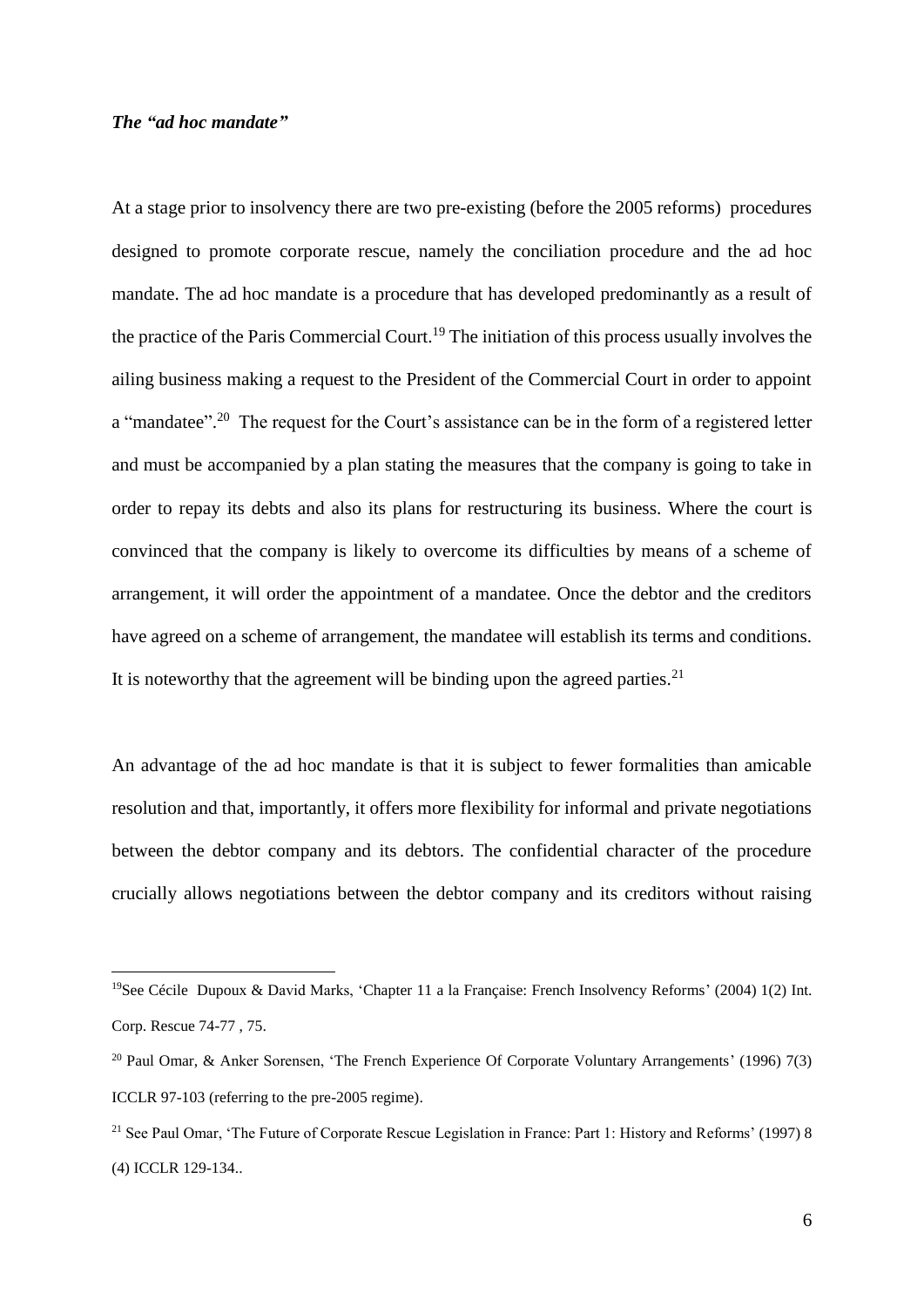undue public attention. In addition, confidentiality is a significant quality of the "*mandat ad hoc*" procedure, as it averts any unnecessary rumours, which could have a catastrophic effect on a rescue attempt.<sup>22</sup> However, it has been argued that, beyond the incentives that the current rescue regimes provides for directors to take early steps in order to avert a crisis, it is nevertheless the mindset of those involved in rescue which defines, largely, the level of success of a procedure. Accordingly, because directors regard the court as solely a "purveyor of sanctions" and are reluctant to approach the Commercial Court in order to prevent a financial crisis at an extra judicial stage, it is often the case that, when they decide to implement an extrajudicial settlement, it is too late and the only way forward would be judicial proceedings.<sup>23</sup>

Moreover, a significant drawback of this process is that no specific time frame is set out within which the process must be completed. Accordingly, the length of the process is left to the discretion of the President of the Court, although generally the duration of the mandate is short (with a maximum of 3-4 months). Another noteworthy disadvantage is that the availability of the procedure differs from court to court, depending on the experience of the judges. $^{24}$ Nevertheless, where difficult cases are concerned, the lack of a specified time frame could also prove to be a great advantage as the debtor company could enter a long-lasting negotiation process in order to devise a viable reorganisation plan. In such cases it is common practice that the ad hoc mandate will be the preliminary stage to the amicable settlement procedure, because,

<u>.</u>

<sup>&</sup>lt;sup>22</sup> However, it has been argued that confidentiality of extra-judicial procedures is only theoretical in small or medium sizes towns, so that directors fear that the anxiety that will be aroused in their economic and financial partners by the disclosure of their difficulties may in fact worsen the company's financial position. See Marie-Jeanne Campana, note 8 above, 32.

 $23$  Ibid.

<sup>24</sup> See Paul Omar, & Anker Sorensen, note 20 above.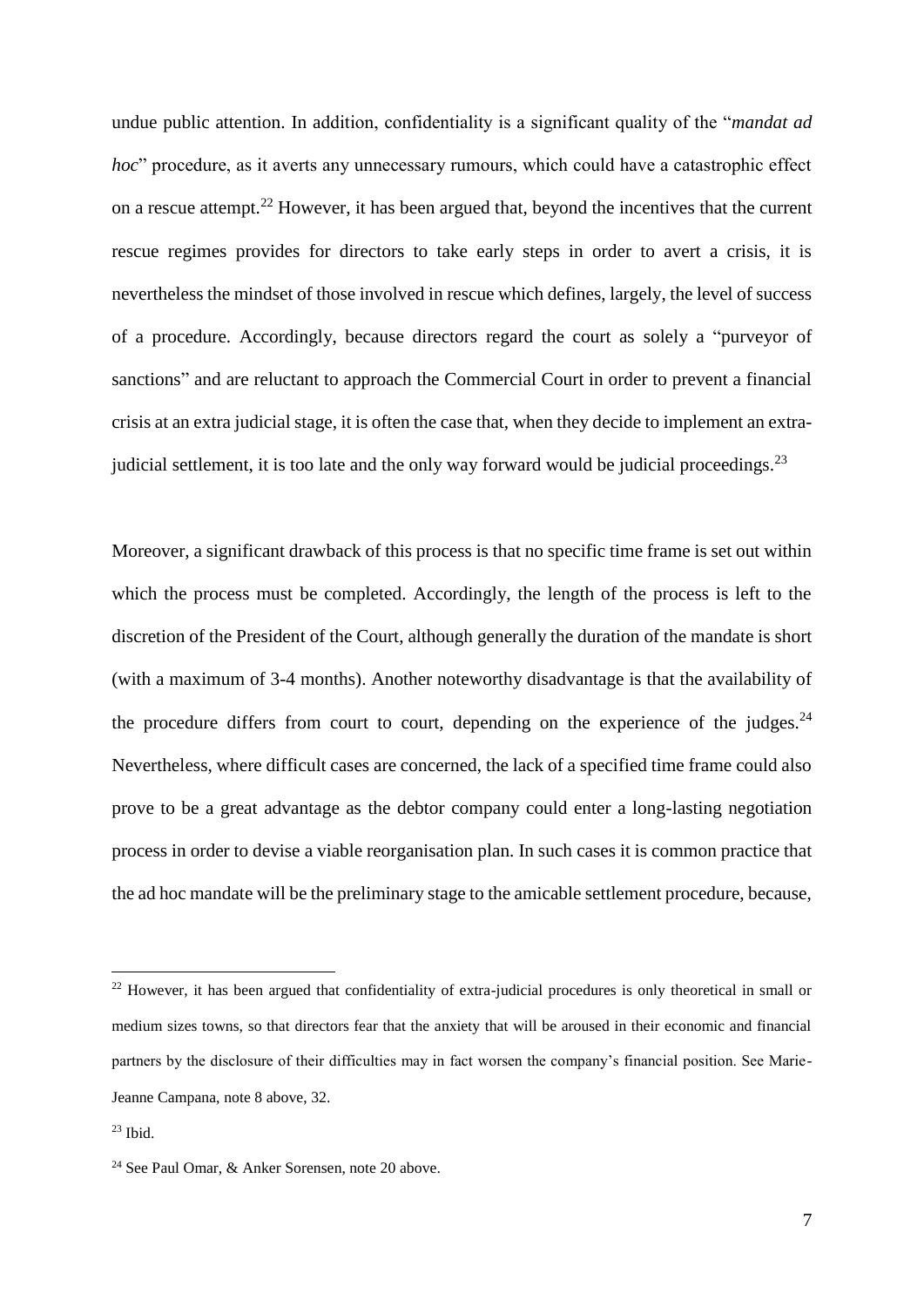as opposed to the latter, there is no time-limit within which a creditors' agreement must be reached.

It should be noted that, following the enactment of the Law of 2005, an increase in the use of pre-packaged agreements has been noted, as part of the safeguard procedure.<sup>25</sup> Arguably, the 2005 reforms boosted the use of the *mandat ad hoc*, as the procedure may be used in order for an agreement to be reached prior to a safeguard plan. Once a pre-packed agreement is complete, the safeguard procedure can be commenced. Effectively, this allows for quicker reconstruction of a company's affairs, as a safeguard plan can be approved shortly after the opening judgment (practice demonstrates that this may range from thirty to fifty days) in order to speed up the new financing described in the pre-established plan.<sup>26</sup>

# *The Conciliation procedure*

<u>.</u>

Following the reforms, introduced by means of the Law of 2005, the preceding preventative mechanism of amicable settlement has undergone significant changes in order to improve the procedure and make it more attractive to debtors. The new conciliation procedure, similar to its predecessor, is designed to bring closer creditors and debtors, in order to negotiate possible solutions to the problems of the company, other than liquidation. The process of amicable resolution is of informal and voluntary nature. Beyond the cosmetic changes to the amicable

<sup>&</sup>lt;sup>25</sup> In addition, in 2010 further reforms explicitly encouraged the use of pre-packs, by making available a new accelerated financial preservation (*sauvegarde financière accélérée*) procedure. For a detailed analysis of the accelerated financial preservation procedure, see Paul Omar, 'Preservation and Pre-packs *a la Francaise*: The Evolution of French Insolvency Law' (2011) 22 (8) I.C.C.L.R. 258-263, 262.

<sup>&</sup>lt;sup>26</sup> See Isabelle Didier, 'Pre-Packs-French Style' Paper presented at the INSOL Europe Annual Congress in Stockholm on 1-4 October, 2009.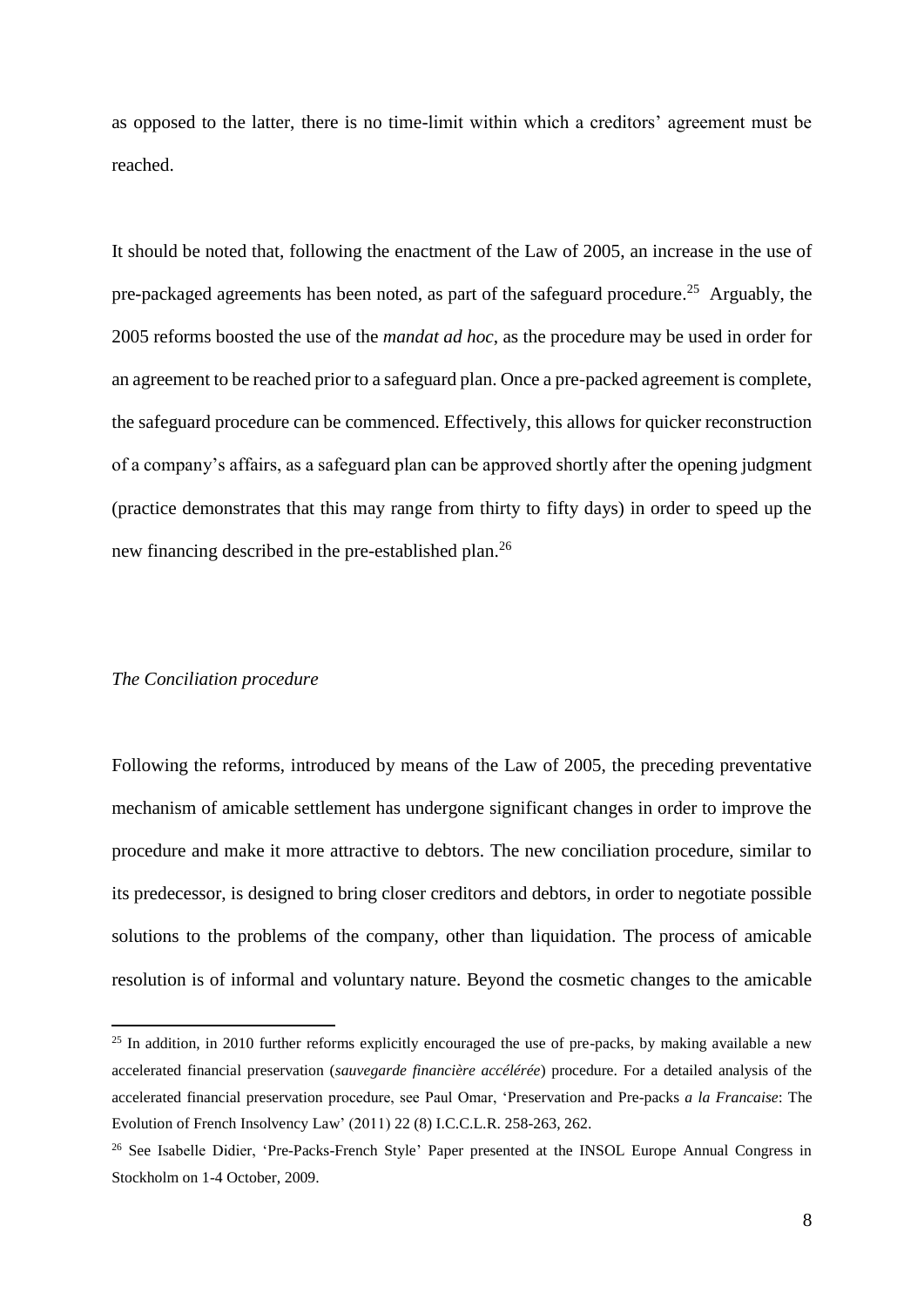settlement procedure, $^{27}$  the changes introduced by the Law of 2005 are of a far more substantial nature.<sup>28</sup> The new conciliation procedure is designed to provide the troubled company with breathing space and encourage negotiations on a confidential and contractual basis with the company's creditors at an early stage. Conciliation is available to businesses experiencing legal, financial or economic difficulties, actual or forecast, which have ceased payments for no more than forty-five days.<sup>29</sup> This allows technically insolvent companies to use this institution, hence lessening the restricting effect of the precondition that a company should not be unable to pay its debts as they fall due.<sup>30</sup> Under the previous regime, it was necessary that a debtor, prior to entering an amicable resolution, was not unable to pay its debts. Additionally, a debtor must have been in a legal, economic or financial situation that presented him with difficulties, which could not be solved in the ordinary course of events by finance from a third party that would cover his indebtedness and which would at a later stage lead to insolvency.

The procedure is opened by the President of the Commercial Court, who, upon the request of the chairman of the troubled company, shall appoint a conciliator (*conciliateur*).<sup>31</sup> It is interesting to note that any person whose experience is likely to facilitate the course of the proceedings and who is, in the view of the President of the Court, capable of fulfilling the duties and responsibilities of conciliation can be appointed as a conciliator. The powers of the

<sup>&</sup>lt;sup>27</sup> The amicable settlement procedure has been modified and renamed as 'conciliation'.

<sup>&</sup>lt;sup>28</sup> See Paul Omar, 'Insolvency Law and Practice in France' in Katarzyna Grome Broc and Rebecca Parry, *Corporate Rescue: An Overview of Recent Developments from Selected Countries* (Kluwer Law International, 2006) 140.

<sup>&</sup>lt;sup>29</sup> Article L 611-4 of the Commercial Code (Inserted by Article 5, Law of 2005). It could be argued that tardy action by the directors to seek help may have the effect of going beyond this (rather limited) period.

<sup>30</sup> Law of 1994 L. Article 35.

 $31$  Article L 611-6 of the Commercial Code (Inserted by Article 5, Law of 2005).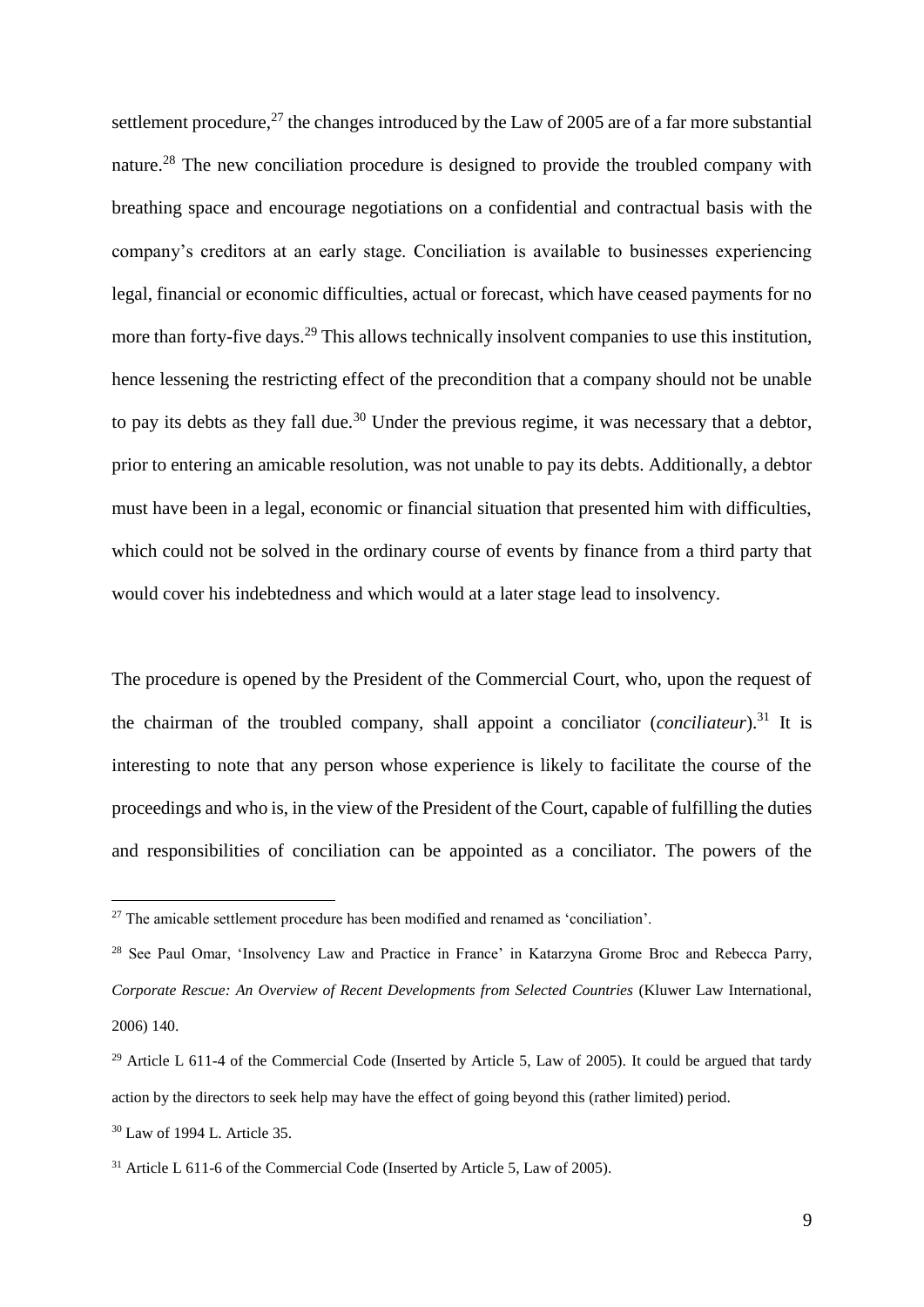conciliator are partly set out by statute and partly by the President of the Court. However, the conciliator is by no means impotent; rather he is able to dramatically affect both the course and the outcome of the proceedings. In fact, the mission of the conciliator is to assist the debtor company to enter into negotiations with its principal creditors and any other affected parties, such as banks, and to conclude an agreement, which would ensure the continuation of the company's business.<sup>32</sup> An agreement should be concluded within a period not exceeding four months and may be extended by a month only.<sup>33</sup>

# **Ratification of the agreement and the role of the court**

Under the previous regime, once an agreement had been concluded, it could be simply ratified by an order of the President of the Commercial Court. This allowed for the procedure to retain its crucially confidential character. However, it did not mean that the agreement was ratified for all purposes and for all time, as, on occasion, the court, in subsequent insolvency proceedings, in reviewing the agreement, had to modify the date of insolvency prescribed in the original order.<sup>34</sup> That in its turn created a "suspect period" during which certain transactions

 $32$  Article L 611-7 provides that 'the conciliator may suggest any proposal, which is relevant to the preservation of the business, the pursuit of economic activity and the maintenance of employment. Additionally, useful information is communicated to the conciliator from the debtor or the President of the Commercial Court.

<sup>&</sup>lt;sup>33</sup> Article L 611-6.

<sup>34</sup> Cécile Dupoux, & David Marks, 'French Bankruptcy Law: Putting the Safeguards in Place' (2006)3(4) Int. Corp. 207-214.

Rescue, at p. 209.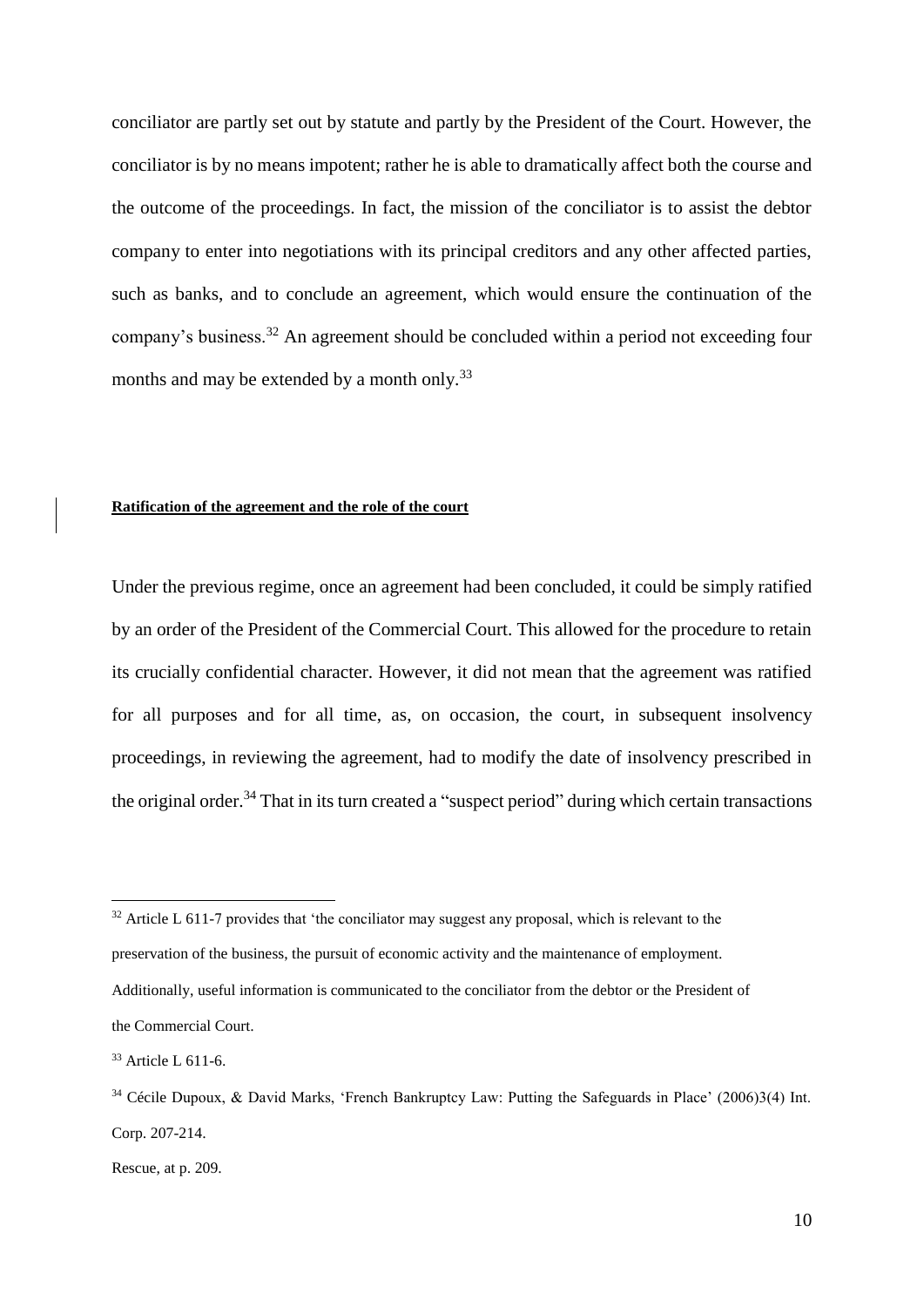could be set aside and liability could potentially arise for those who delayed in filing for insolvency.<sup>35</sup>

The Law of 2005 importantly redresses this problem and enhances the court's involvement in the conciliation procedure by requiring it to ratify the conciliation agreement in certain circumstances.<sup>36</sup> Under the new regime, there is an option to have the conciliation agreement approved either by the President of the Commercial Court or by the Court itself. The crucial difference between the two being that, where an agreement has been approved by the President of the Court (*constatation*) confidentiality is retained, whereas, where enforced by the Court, the judgment becomes public (*homologation*).<sup>37</sup> It could be argued that making the agreement public could have an adverse effect upon the debtor company, as it could alarm its creditors.<sup>38</sup> However, it is important to note that homologation only takes place upon request of the debtor and where the agreement does not harm the interests of any non-signatory creditors.

<sup>&</sup>lt;sup>35</sup> When the court decides to commence insolvency proceedings, it fixes the date on which the company is deemed to become insolvent (this can be 18 months before the opening of insolvency proceedings). The period of when the company was deemed to be insolvent and the date where the filing for insolvency proceeding took place, is called the 'suspect period'.

<sup>&</sup>lt;sup>36</sup> Pursuant to Article L 611-8 of the Commercial Code, at the request of the debtor, the agreement is validated by the Court and becomes public if the following conditions are present: a) The debtor is in not is cessation of payments or the agreement brings this to an end; b) the terms of the agreement are of a nature to ensure the continuity of the business' activity; c) the agreement does not prejudice and makes provision for the interests of non-signatory creditors.

 $37$  Pursuant to Article 611-9 of the Commercial Code, the court makes a public judgment having previously received submissions in chambers from the company, the creditors who are party to the agreement, the conciliator, the public prosecutor and representatives from any works council and any other party that appears to be relevant and useful.

<sup>38</sup> See Marie-Jeanne Campana, note 8 above, 32.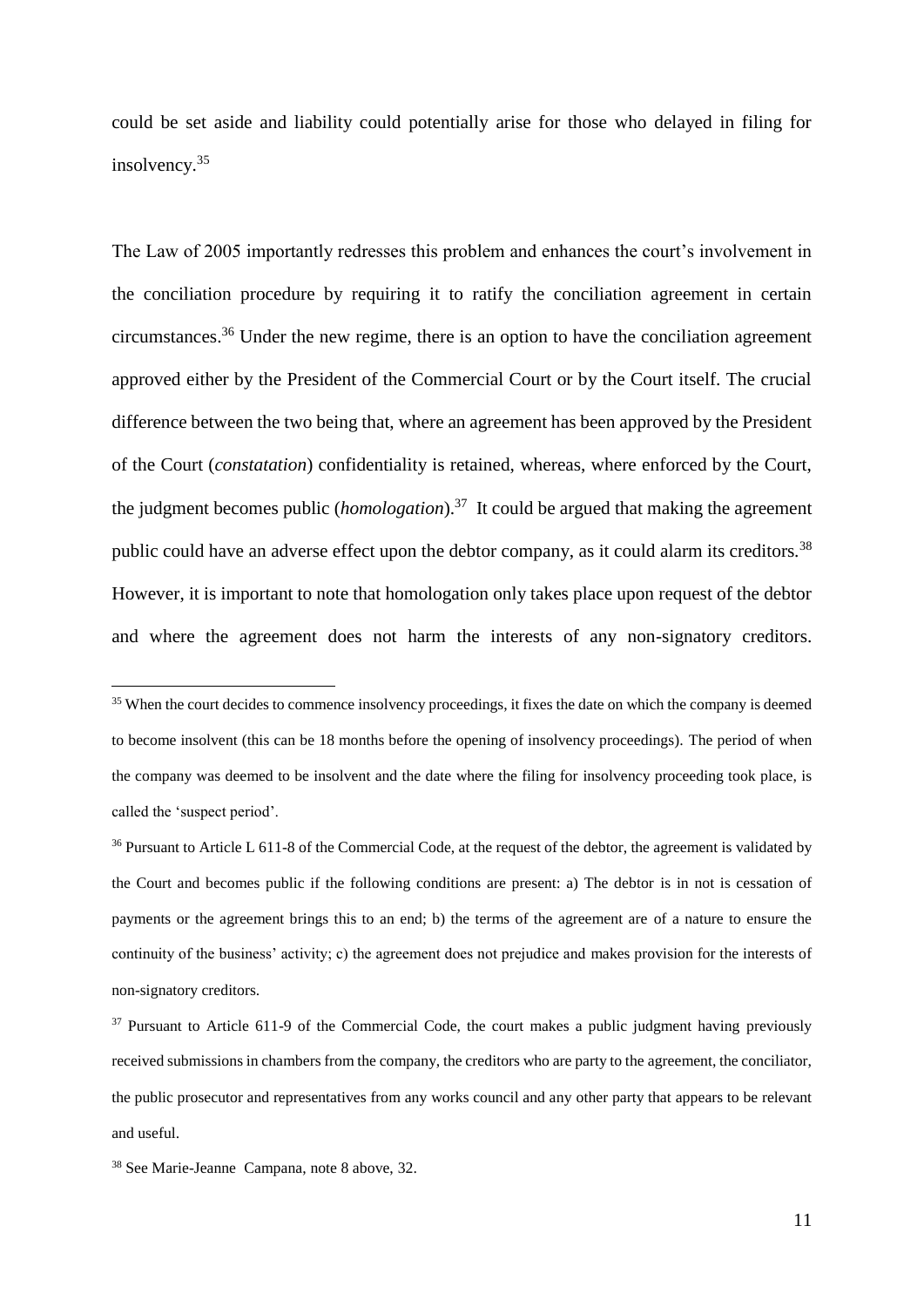Additionally, as mentioned above, homologation has a stronger effect than *constatation* as the court is unable to question the date when the company's insolvency was pronounced.<sup>39</sup>

It could be argued that, although the publicity of an agreement could worsen the already ailing financial position of a company that the need to eliminate the stigma which is attached to corporate insolvency was emphasised in France. In particular, President Sarkozy, months before leaving office, highlighted the need to provide the right framework for enhancing the efficiency of French insolvency procedures and the need to afford a second chance to ailing companies and their managers. In particular he stated that "the law should give to the manager of a firm the means to get going again; it should help him to recover confidence when he is faced with difficulties; it should convince him that failure is not irreversible. The vision in France of a failure that is final must come to an end."<sup>40</sup>

Furthermore, from a creditor's perspective, it could be argued that one may prefer to have resort to a simple court ratification rather than homologation, because of the confidentiality that this process entails. On the other hand, however, a formal approval of the agreement affords extra protection to creditors and persuades them to extend more generous credit arrangements.<sup>41</sup> A significant innovation of the Law of 2005 is that it affords a super-priority to creditors who have injected new funds to the troubled company or continued to supply goods or services during the conciliation process. This priority entitles the abovementioned creditors to rank above all debts arising prior to the opening of conciliation.<sup>42</sup> Similarly, the same priority will

<sup>39</sup> See Cécile Dupoux, & David Marks, note 34 above, 209.

<sup>40</sup> See Paul Omar, 'French Insolvency Law: Remodeling the Reforms of 2005' (2009) 6 ICCLR 214-219, 219.

 $41$  Ibid.

<sup>42</sup> See Article L.611-11 of the Commercial Code.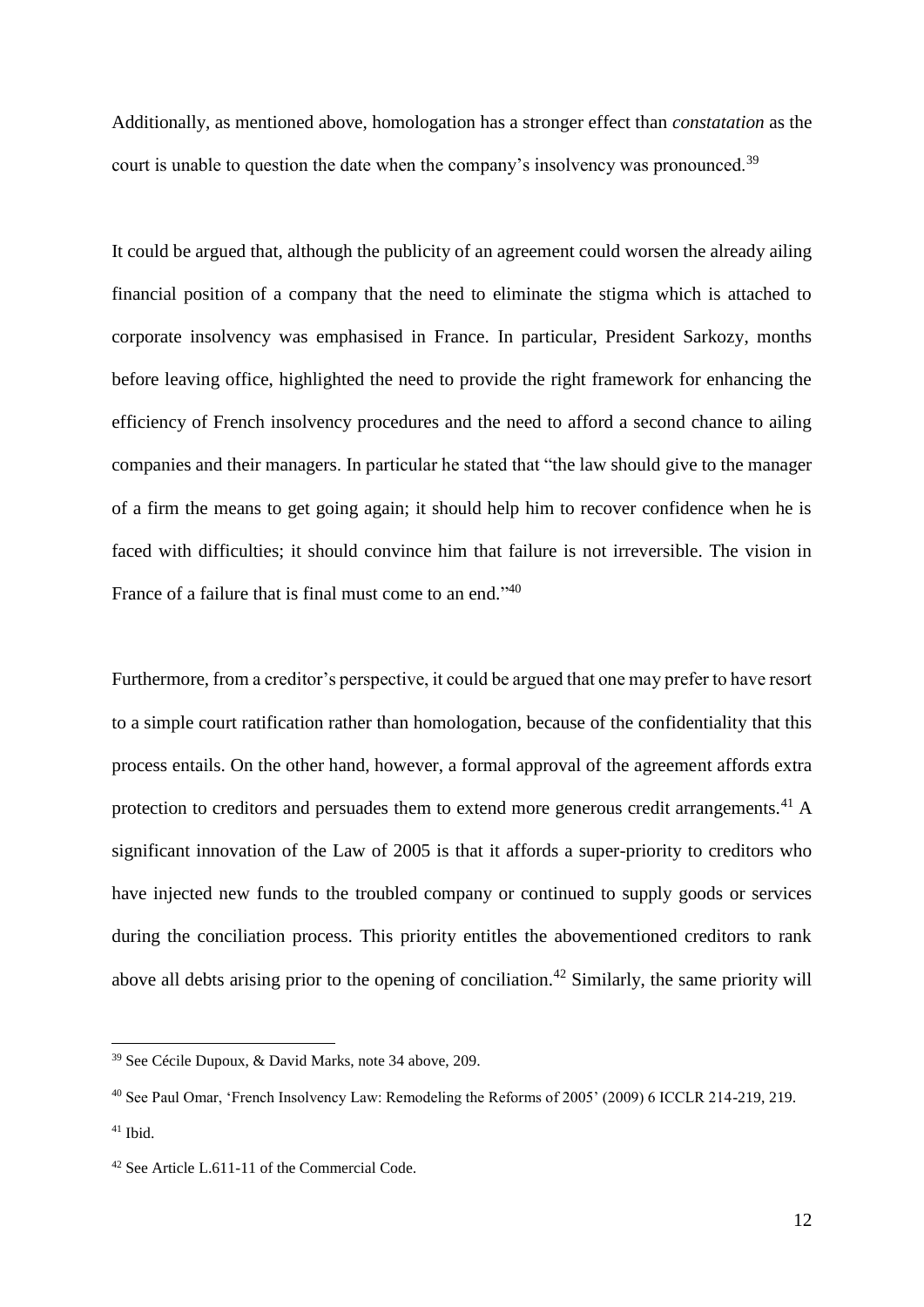be afforded to those creditors in the context of any formal insolvency proceedings opened, as a result of the failure to endorse the conciliation agreement.<sup>43</sup>

The conciliation procedure is undoubtedly a significant pre-insolvency mechanism. Nevertheless, there is a range of reasons why the process may fail. For instance, the debtor may seek help where it is too late and, consequently, where the company's difficulties have reached such a stage that recovery is impossible. Moreover, where the debtor's expectations for the salvation of the company as a going concern are too high, the creditors may not be convinced of the success of the process. Additionally, the process is likely to fail where, although an agreement has been reached, a creditor is unwilling to respect its terms.<sup>44</sup>

Moreover, the new law, importantly, addresses the concerns of banks and states that, except in cases where blatant fraud or inappropriate behaviour is manifested, those creditors who extend funds with a view to support the continuation of the ailing business, cannot at a later stage be held liable for improperly extending credit to the debtor.<sup>45</sup> This is known as the principle of "improper support" ("*soutien abusif*"), which developed in case-law in the mid-1970s by the Commercial Chamber of the *Cour de Cassation*. The doctrine imposes liability upon a lender for knowingly extending finance that is beyond the capacity of the debtor, thus contributing to the aggravation of the company's perilous situation and leading to its subsequent insolvency.<sup>46</sup> As stated above, the Law of 2005 restricts lender liability for improper support. This proved

<sup>43</sup> Article L. 611-12 of the Commercial Code.

<sup>44</sup> Paul Omar, 'French Insolvency Law: The 2004 Project and Reform Perspectives' (2005) 2(2) Int. Corp. Rescue 65-77.

 $45$  Ibid, 69.

<sup>46</sup> Ibid. See also Paul Omar, 'Reforms to Lender Liability in France' (2006) 3(5) Int. Corp. Rescue 277-284.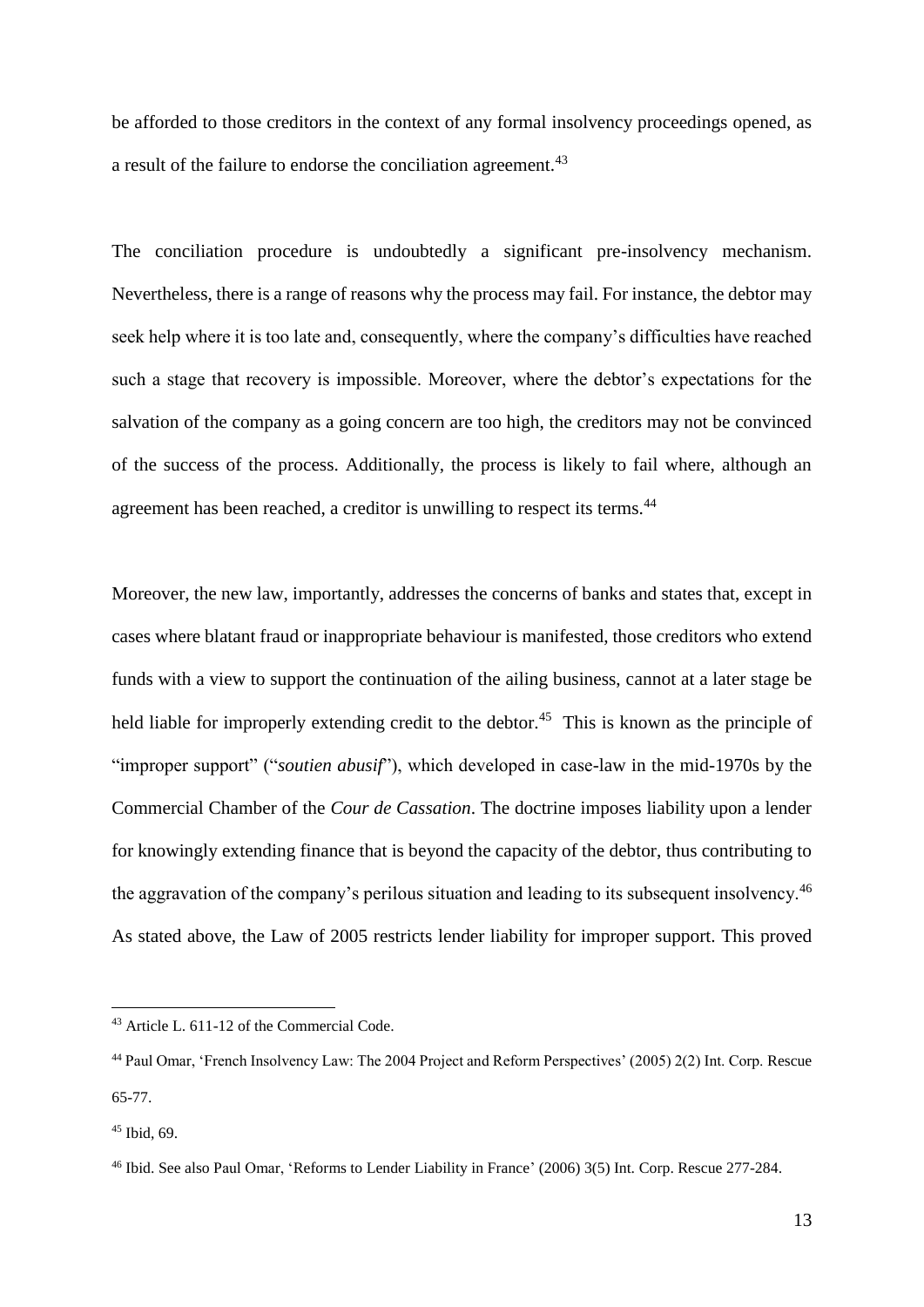necessary in order to protect creditors who, in the context of the conciliation process or a rescue plan, offered post-commencement funds.

### *The safeguard procedure- Chapter 11 a la Française*

1

The new "safeguard" procedure is the core change introduced by the Law of 2005 in order to facilitate the reorganization of companies that are faced with financial crisis but that are not yet insolvent. The safeguard procedure is inspired by the American Chapter 11 model. $47$ Similarly to Chapter 11, the safeguard procedure is "a debtor in possession" procedure that allows the incumbent management to continue being in charge of the ailing business in order to help it overcome its financial difficulties. For instance, a safeguard plan could provide for a wide range of solutions, such as waivers of debt, a rescheduling of debt, a change in the company's control, or a sale of certain corporate assets.

The safeguard procedure provides a significant incentive to directors, who are encouraged to take early steps in order to save their company. However, a key pre-condition, which has to be satisfied by a debtor who wishes to enter into safeguard proceedings, is that the business is not insolvent. It is fundamental that the debtor has not actually ceased payments, as this remains the qualification for entering judicial rescue.<sup>48</sup> The Law of 2005 originally required that, in order for a debtor to be able to use the safeguard procedure, it should be shown that the

<sup>47</sup> Richard Jadot, & Lucas D'Orgeval, 'The Reform of French Insolvency Proceedings' (2005) 2(1) Intern. Corp. Rescue 16-17, 16.

<sup>48</sup> For the importance of the concept of 'Cessation de Paiements' see, Paul Omar, 'Defining Insolvency: The Evolution of the Concept of 'Cessation de Paiements' in French Law' (2005) 2 E.B.L.R. 311-327, 311.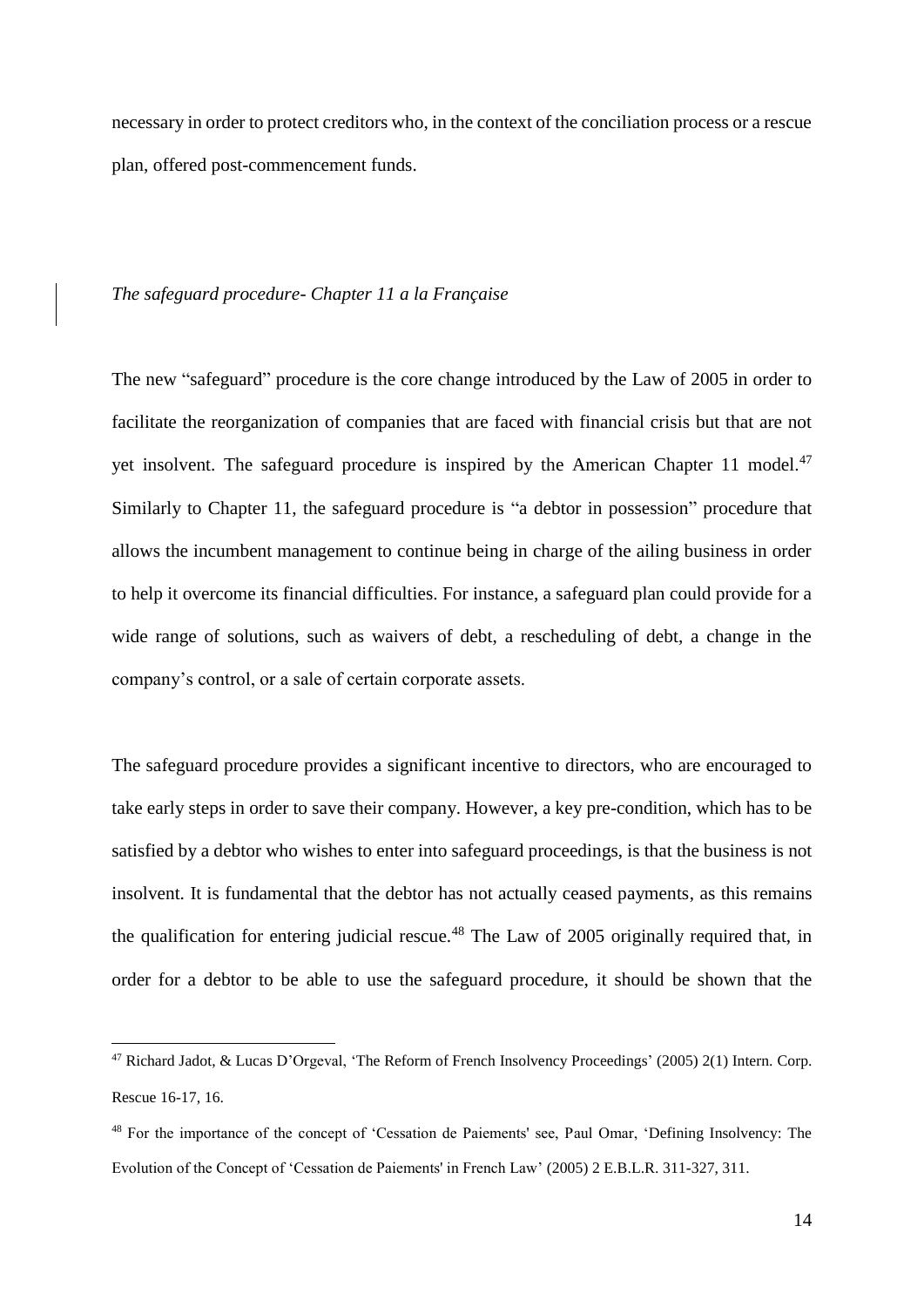company is faced with difficulties that it is not able to surmount and the nature of which is capable of leading to cessation of payments.<sup>49</sup> However, it is important to note that the reforms amended the criterion for entering into the safeguard procedure.<sup>50</sup> In particular, it is possible for a debtor to use the safeguard procedure before actually being in default on payment, on the condition that the debtor "provides proof of difficulties he cannot overcome".<sup>51</sup> Subsequently, it could be argued, on the one hand, that the reforms have drastically facilitated the entry for distressed companies into the safeguard proceedings. On the other hand, it could however, be argued that the changes to the entry requirements could cause additional uncertainty for creditors as to when a debtor may request the court's protection.<sup>52</sup> Nevertheless, it has been argued that the amendment of the test of entry into the safeguard procedure applies, in actual fact, more in theory than in practice, as the debtor must always prove to the court the genuineness of his financial difficulties.<sup>53</sup>

The safeguard procedure is implemented by a court judgment at the request of the debtor.<sup>54</sup> The court will appoint an administrator (*administrateur judiciaire*) where proceedings are initiated in relation to businesses that are above a threshold, which is fixed by decree of the

<sup>49</sup> Article 12, amending Article L 620-1 of the Commercial Code.

 $50$ The French Ordonnance of December 18, 2008 on the reform of the law for businesses in difficulty, amending the law of July 26, 2005, which was published in the Journal Officiel of December 19, 2008.

<sup>&</sup>lt;sup>51</sup> Article 12 of the Ordonnance.

<sup>52</sup>See Freshfields Bruckhaus Deringer LLP, 'French Insolvency Law- Reform of Safeguard proceedings Comes Into Effect On 15 February 2009' 13 February, 2009, 2.

<sup>53</sup> J. Vallens, 'Flexibility in France', Eurofenix, 2009 (Summer) 22.

<sup>&</sup>lt;sup>54</sup> Article 621-3 states that the judgment opens an observation period for a maximum duration of six months, which may be renewed once by a reasoned decision at the request of the debtor, the administrator or the Public Prosecutor.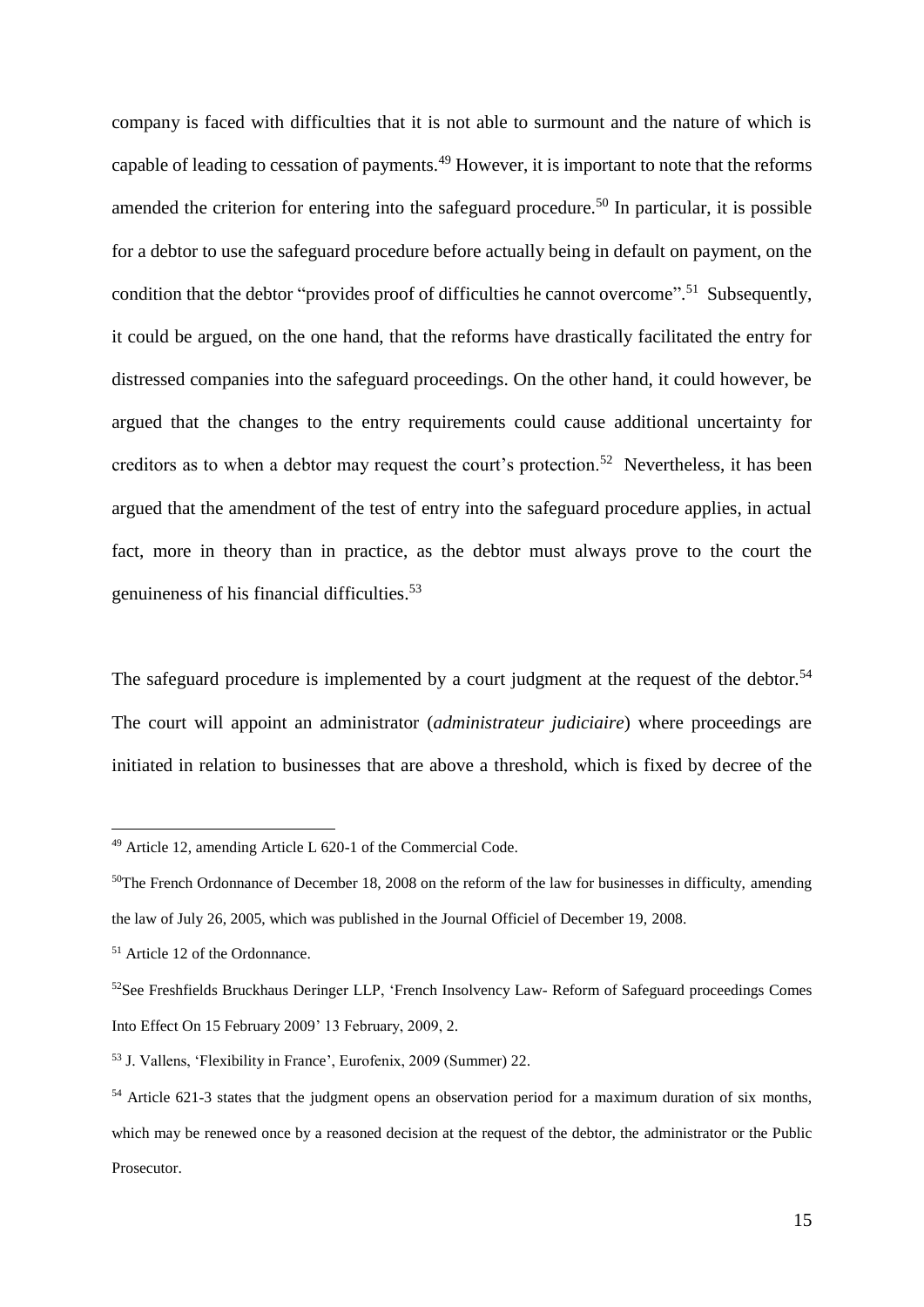Council of State.<sup>55</sup> It should be noted that, by means of the reforms of 2008, the role of directors has been significantly enhanced, as it is now possible for the debtor to nominate an administrator for appointment by the court.<sup>56</sup> The administrator is required to supervise or assist the debtor in the performance of some or all management operations.<sup>57</sup> The judgment also triggers an automatic moratorium ("*période d'observation*") under the protection of which the debtor is permitted to propose a recovery plan.<sup>58</sup>

#### **The role of the court in the implementation of the continuation plan**

It could be argued that a limited role is attributed to the court during safeguard proceedings, in order to positively encourage distressed companies to seek the protection of the court at an early stage, prior to a real threat of insolvency. The Law of 2005 contains a further incentive for debtors to use the safeguard provision, by preventing the courts for removing the company's directors, unless the Public Prosecutor makes a request to this end.<sup>59</sup> Prior to the reforms, the removal of directors was a sanction imposed automatically upon the initiation of rescue

<sup>55</sup> Article 17, amending Article L 621-4 of the Commercial Code. However the court is not bound to appoint an administrator, where proceedings benefit a debtor, whose number of employees and gross turnover are below the threshold fixed by decree. This discretionary facility to appoint, however, is likely to be exercised in situations where the court is not satisfied of the directors' suitability to remain in control, although statistics of such discretionary appointments are not available to evidence whether this facility is used and how often.

<sup>56</sup> Article 14 of the Ordonnance.

<sup>57</sup> Article 23 Law of 2005, amending Article 622-1, Commercial Code.

<sup>58</sup> Article 12, amending Article L 620-1 of the Commercial Code. See also 'Stay

Ordered Because Of French *Sauvegarde* Proceedings – Case Comment' Insolv. Int. 2007, 20(3), 46.

<sup>59</sup> Article 626-4, Commercial Code.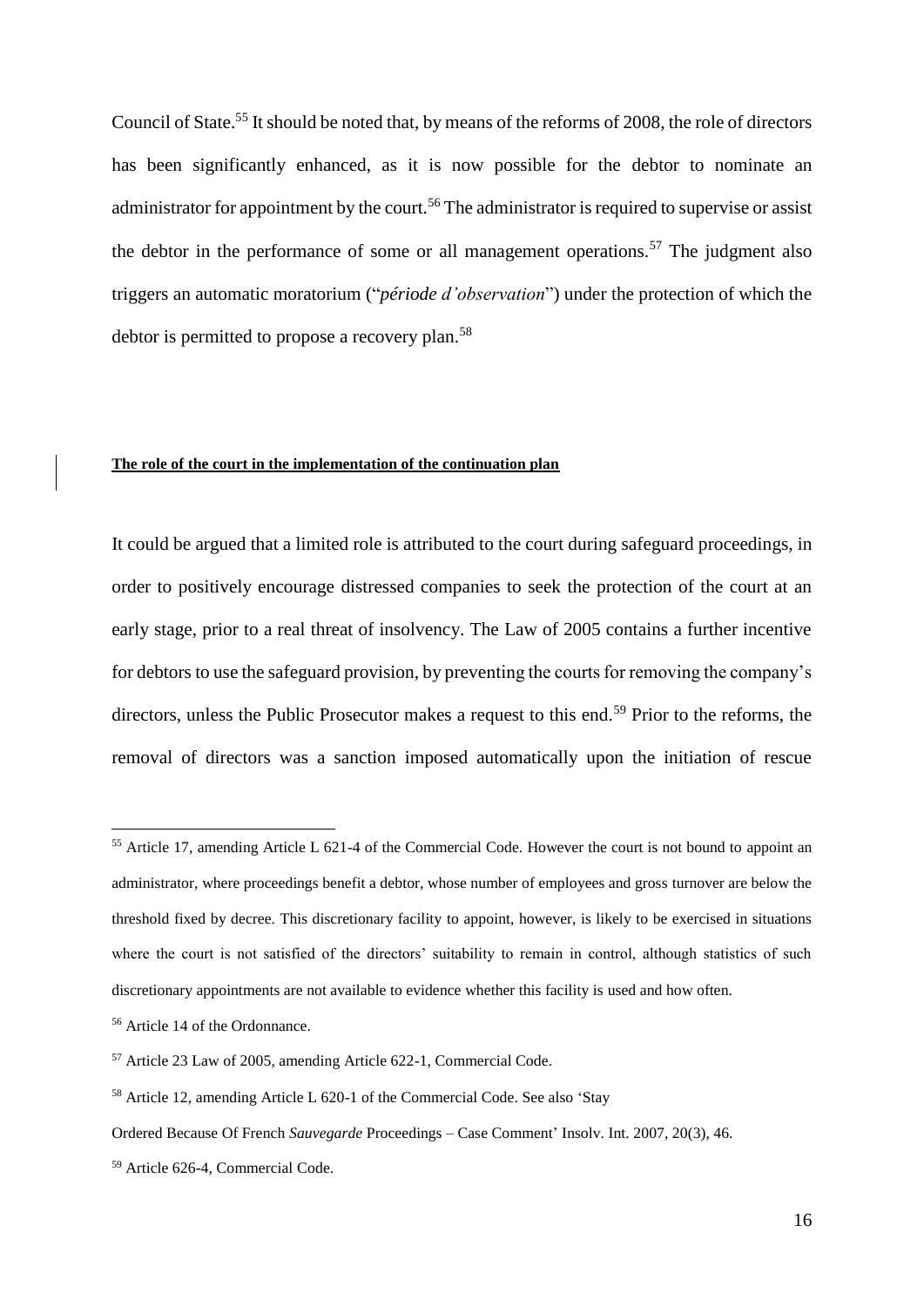procedures.<sup>60</sup> It is noteworthy that the sanctions section of the Commercial Code has been amended so as to ensure that directors who resort the safeguard procedure are not unduly exposed to the risk of sanctions.<sup>61</sup>

Although the directors are at the helm of safeguard proceedings, the court may exercise its discretion, where it appears that the debtor is in cessation of payments, in order to convert the proceedings into judicial administration or liquidation proceedings.<sup>62</sup> This could be one of the reasons why directors are reluctant to resort to safeguard proceedings,<sup>63</sup> as conversion of proceedings to those of judicial rescue would mean that the management could be ousted by the court. It could be argued that, during the first year of the application of the safeguard procedure, the directors, threatened by potentially being removed from the company's management, preferred to resort to conciliation proceedings, where the outcome of a case is not solely dependent upon the judge hearing the case, but rather extensive negotiations take place between the debtor and its principal creditors.<sup>64</sup>

# The role of the creditors

<sup>60</sup> Paul Omar, note 28 above, 141.

<sup>61</sup> Ibid, 142.

<sup>62</sup> See Article 22 Law of 2005.

<sup>&</sup>lt;sup>63</sup> A statistical analysis carried out by Euler Hermes demonstrates that the safeguard procedure has been applied to only 1% of the insolvency proceedings opened during 2006.

<sup>&</sup>lt;sup>64</sup> See C Theron & Vincent Pellier 'Why Did the French Invent the Rescue Procedure?' (2007) Eurofenix, Summer, 19.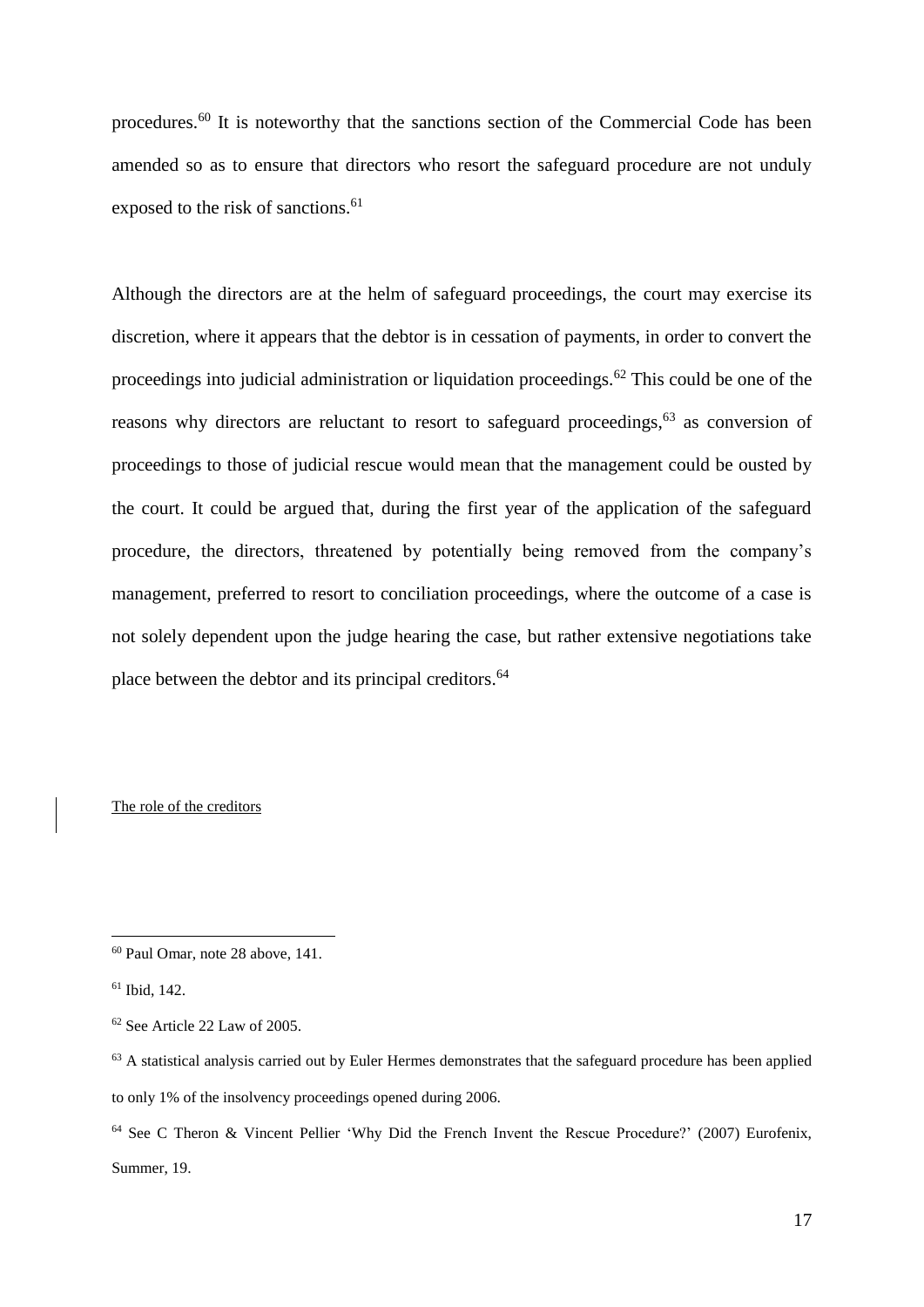Notwithstanding the reforms, it could be argued that France remains a pro-debtor/employee jurisdiction. However, the new regime portends changing attitudes, as it affords greater protection to creditors, who are involved in pre-insolvency proceedings. Notably, the safeguard procedure is seeking to strike a balance of preserving an ailing business while satisfying the creditors.

With regards to businesses whose number of employees and gross turnover exceeds the threshold, the Law of 2005 provides for a key novelty. It is stated that a financial creditors' committee and a principal suppliers' committee will be set up.<sup>65</sup> The role of the two committees is to approve the rescue proposals submitted by the debtor, assisted, it being the case, by the administrator. The establishment of the two committees is designed to increase the creditors' involvement in developing a viable reorganisation rescue plan.<sup>66</sup> The "preservation" procedure involves an extensive negotiation process, between the debtor and the creditors, who must cooperate in order to achieve a settlement of the company's debts.

The draft rescue plan must be presented for approval before the two creditors' committees within two months of their being formed. Following discussions with the debtor and the administrator, the committees will vote on the draft plan. It is important to note that, under the Law of 2005, a decision was taken, within a further period of thirty days, by each committee, by a majority of its members representing at least two-thirds of total amount of the debts owed to all the members of the committee as indicated by the debtor and certified by the company's

<sup>65</sup> Article 620-1 Commercial Code.

<sup>66</sup> Isabelle Didier, 'Creditors' Rights in France after the Reforms of 26 July 2005- Part II' (2007) 4(5) Int. Corp. Rescue 241-244, 241.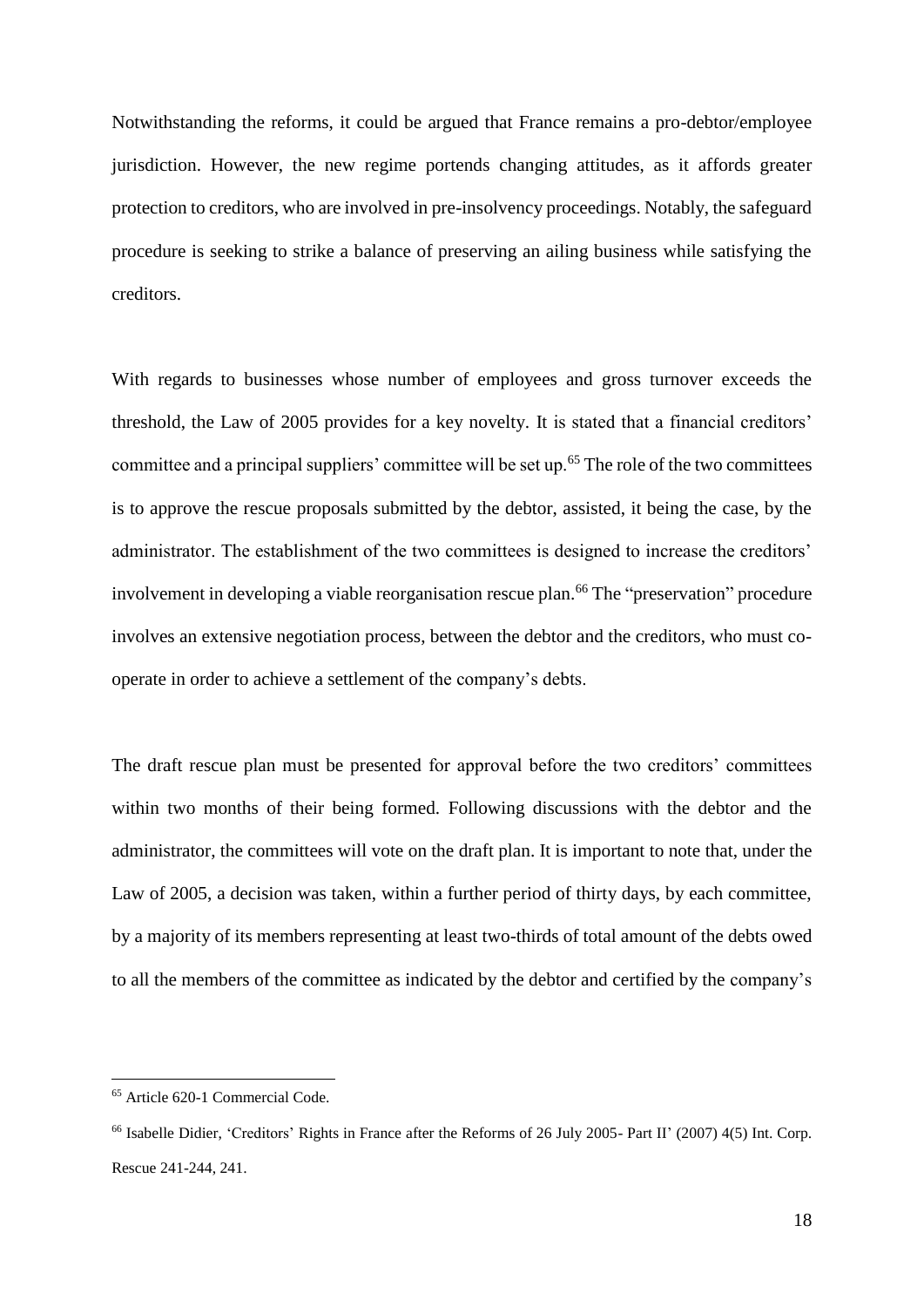auditors. <sup>67</sup> However, following the reforms of 2008, the voting rules on creditors' committees have been amended. Accordingly, approval of a plan shall require only a vote in favour by committee members representing at least two-thirds of the claims by value of that committee. This effectively prevents creditors from splitting their debt among various entities of the same group in an attempt to obtain a majority in number.<sup>68</sup>

The subsequent exchange of opinions and recommendations form the final draft, which is submitted to the court for validation. Once the court has finally endorsed the rescue plan, it becomes binding upon all members of the committees. $69$  However, dissenting or nonparticipating creditors are not bound by the decisions of the committees. Creditors, who are not members of the committees, must be consulted in parallel as to the strategy of settling the debts owed to them.<sup>70</sup> The role of the court is rather limited, as, in validating the plan, it must do so in conformity with the suggestions of the two creditors' committees. In addition, the court must ensure that the interests of all creditors are sufficiently protected.<sup>71</sup>

The Law of 2005 strengthens further the rights of creditors. It is provided that the judge supervising the proceedings may appoint a technical expert<sup>72</sup> and up to five creditors<sup>73</sup> in order to assist him in his mission to supervise the management of the business. The appointed

<sup>67</sup> Article 626-30 Commercial Code.

<sup>&</sup>lt;sup>68</sup> See Freshfields Bruckhaus Deringer LLP, 'French Insolvency Law- Reform of Safeguard proceedings

Comes Into Effect On 15 February 2009' 13 February, 2009, 2.

<sup>69</sup> Article 626-29 to 35, Commercial Code.

<sup>70</sup> Article 626-33 Commercial Code.

<sup>71</sup> Article 626-31 Commercial Code.

<sup>72</sup> Article 626-9 Commercial Code.

<sup>73</sup> Article 621-10 Commercial Code.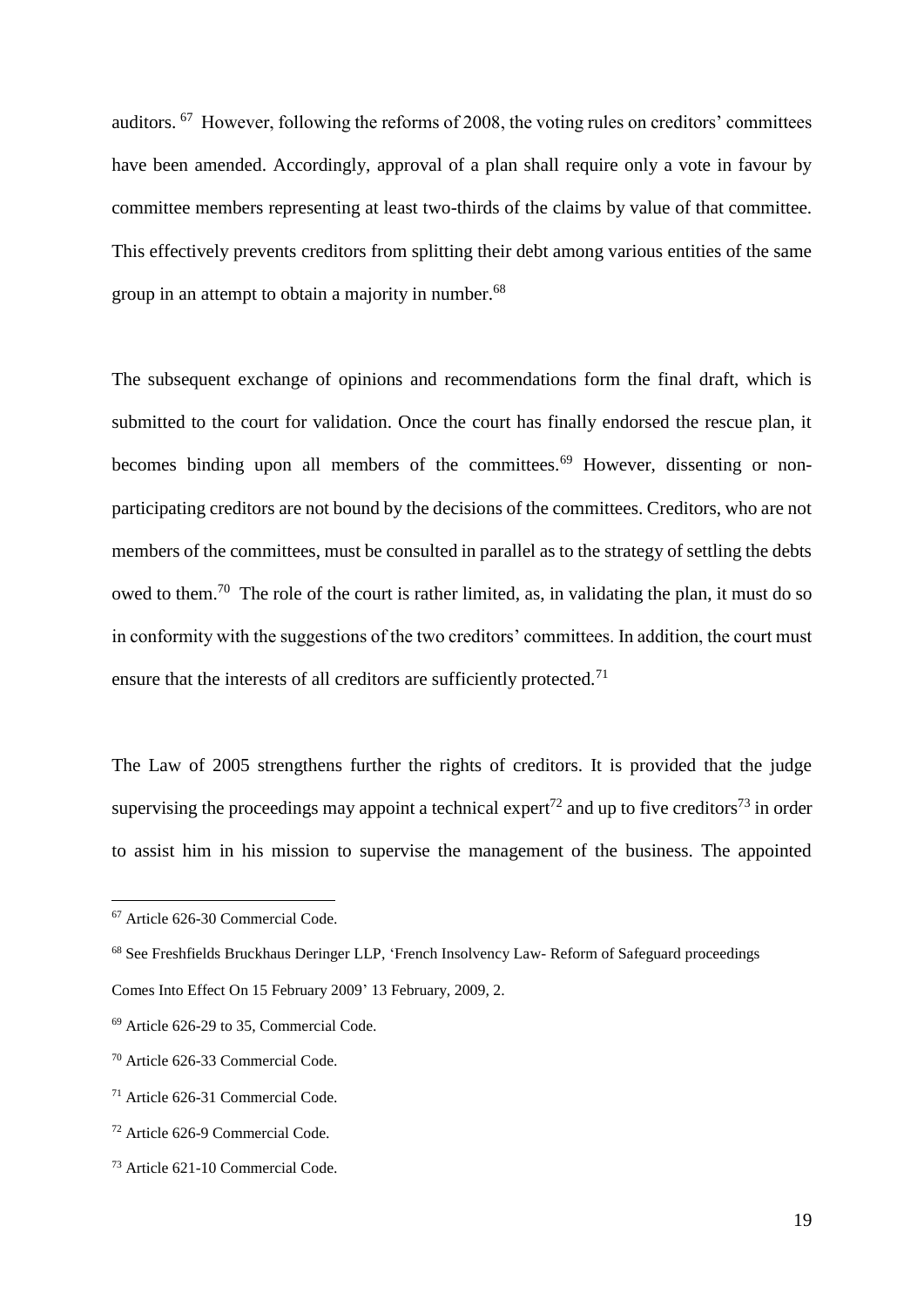creditors, who are to act as "monitors" ("*contrôleurs"*), must not be associates of the debtor and must hold no shares in the company. The inspectors may have access to all documents transmitted to the administrator and the judicial nominee.<sup>74</sup> The option to appoint inspectors, who must be consulted and informed throughout the proceedings, already existed prior to the reforms. However, the Law of 2005 strengthens the position of the controllers, as it provides that, in case of default, they may bring a claim against the debtor in the collective interest of creditors as a whole.<sup>75</sup>

Moreover, public creditors, such as financial authorities and social security bodies, account for a very substantial part of the liabilities of distressed companies.<sup>76</sup> It is significant to note that the Law of 2005 introduces a "principle of forgiveness" in respect of public claims.<sup>77</sup> In other words, public creditors may consent, in parity with the efforts agreed by the other creditors, to waivers of all or part of the debts owed to them by the debtor company.<sup>78</sup> Therefore, public creditors, such as the "tax administration authority", are authorised to grant a waiver for the whole of any directly paid taxes, such as corporate income tax. In addition, indirect taxes, such as VAT, may be deferred, but only as to interest on late payments, accumulations or other penalties.<sup>79</sup>

<sup>74</sup> Article 621-11 Commercial Code.

<sup>75</sup> Article 622-20 Commercial Code.

<sup>76</sup> See Isabelle Didier, note 67 above, 242.

 $77$  Ibid.

<sup>&</sup>lt;sup>78</sup> Article 626-6, Commercial Code. The conditions for the waiver of debts are determined by a decree of the Council of State.

<sup>79</sup> Article 626-6 para. ii, Commercial Code.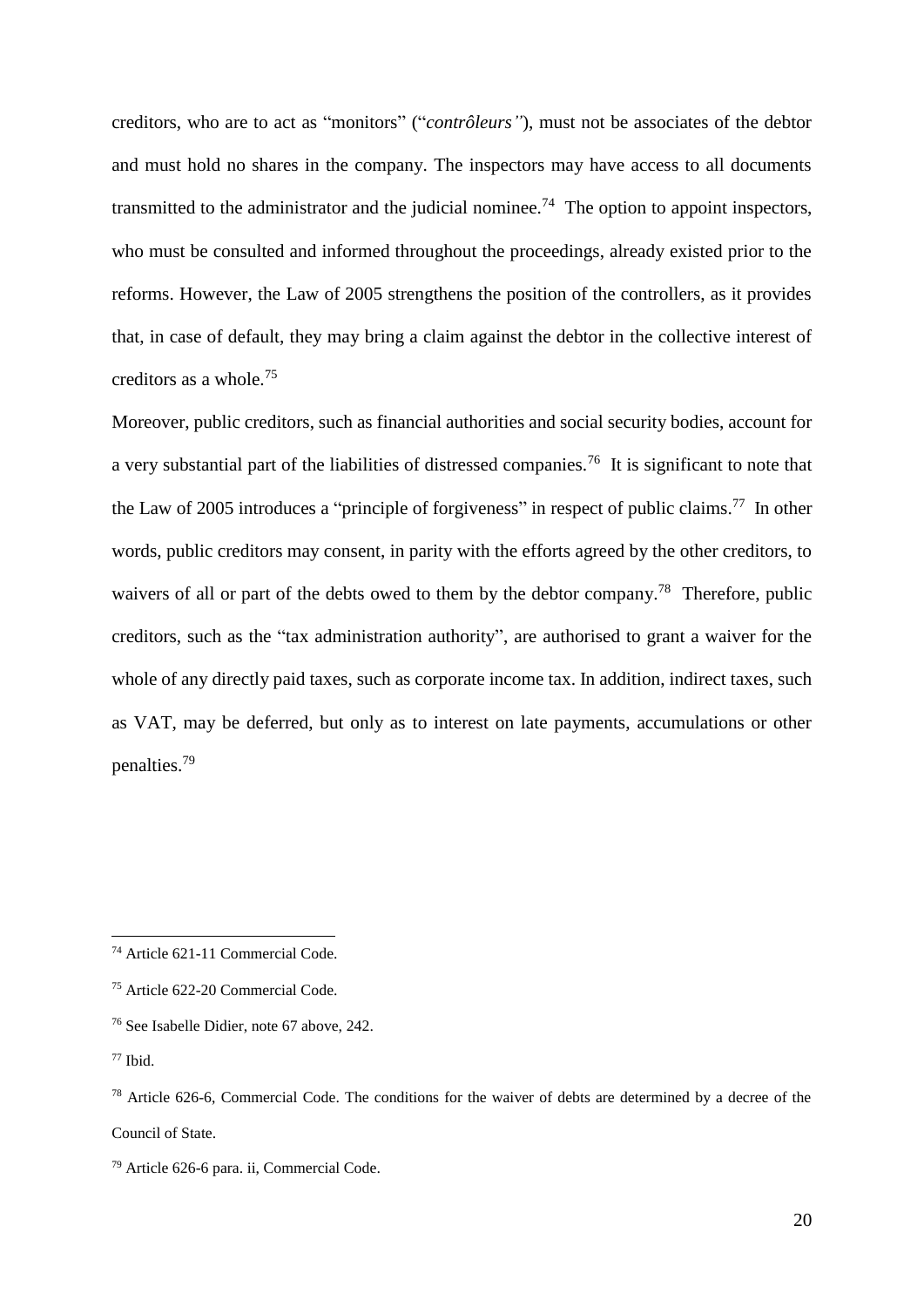It could be argued that having public creditors involved in waivers of debts is a clear indication of the legislature's intention to promote a metamorphosis of the rescue culture of France. It is noteworthy that, prior to the 2005 reforms, public creditors were paid-off on a priority basis, in respect to debts owed to them. <sup>80</sup> Therefore, the introduction of the principle of "debt forgiveness" in relation to public claims is a step that would be welcomed by private creditors, who may now achieve a return sooner than they would have otherwise would have done.<sup>81</sup> In addition, "debt forgiveness" is only possible in the context of the safeguard procedure and not judicial reorganisation, hence making safeguard proceedings more attractive for private creditors.

As mentioned already, similarly to conciliation, in safeguard proceedings, creditors who, in order to support the continued operation of a distressed company, have injected new funds into it, are conferred a super-priority by the Law of  $2005$ .<sup>82</sup> This could be seen as a reward for creditors who promote corporate rescue at a pre-insolvency stage.

Nevertheless, in assessing the effectiveness of the safeguard procedure, one could say that the great expectations over the effectiveness of the Law of 2005 have not been met. Although the safeguard procedure was used in high profile cases, such as Eurotunnel.<sup>83</sup> it should be noted

<sup>&</sup>lt;sup>80</sup> A useful comparison may be drawn here to the Enterprise Act<sub>2002</sub> reforms and the abolition of the preferential status of the Crown.

<sup>&</sup>lt;sup>81</sup> See note 77 above.

<sup>82</sup> Article L. 611-12 of the Commercial Code.

<sup>&</sup>lt;sup>83</sup> See judgment of the Paris Commercial court: greffe number No 2006/1903. See also INSOL International Case Study Series 1, Eurotunnel Plc & Eurotunnel S.A. And Associated Companies, 2nd August 2006 and 15th January 2007, available at [http://www.rovigo.ro/images/INSOLInternationalTechnicalCaseStudy1.pdf.](http://www.rovigo.ro/images/INSOLInternationalTechnicalCaseStudy1.pdf)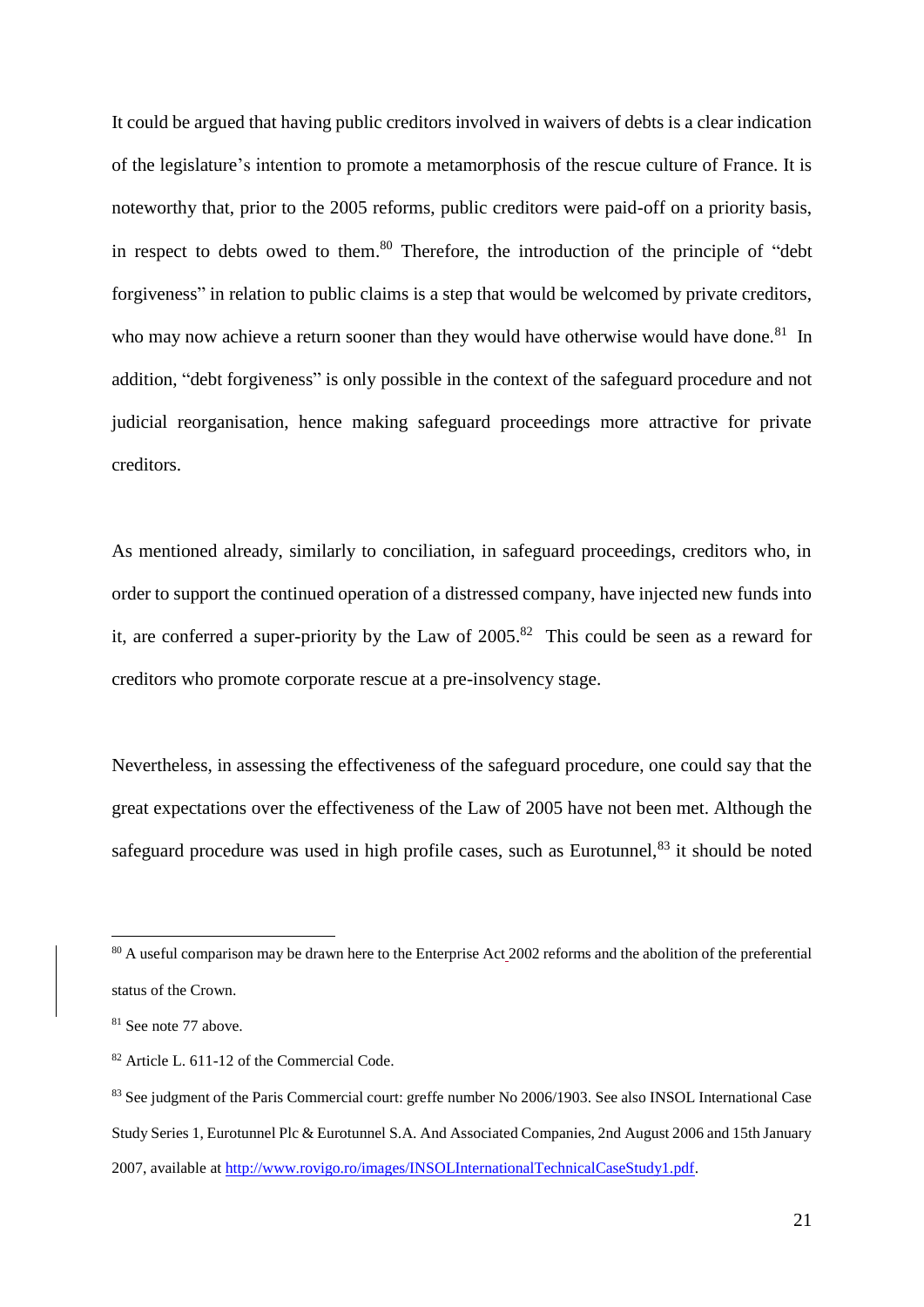that its usage only represents a nominal percentage of all insolvency proceedings in France since the law came into force. It has been argued that the main reason for the significantly limited success of the safeguard process is the stigma, which is attached to insolvency proceeding in France. Arguably, debtors, scared of the stigma of insolvency, delay in filing for the commencement of safeguard proceedings and, in most instances, it is inevitable that the company becomes insolvent. Hence, the company is required to enter a judicial re-organisation procedure, if not to pay the ultimate price of entering liquidation.

Finally, it should be noted that the Eurotunnel case revealed certain flaws of the safeguard procedure, which prompted the reforms of 2008. The Ordinance of 2008 addressed the flaws in the law on the safeguard procedure and clarified the rules applicable to the approval and implementation of a safeguard plan. The reforms provided for the extension of the financial institution committee of creditors, so that it not only covers banks, but also creditors who have purchased a claim from a supplier or any other entity with which the debtor had concluded a credit transaction. Furthermore, it is now possible for creditors to convert their claims into shares. It could be argued that the 2008 reforms established the safeguard procedure as the key-reorganization tool, as the process is now more easily accessible. Nevertheless, it has been argued that the amendment of the entry criteria into the safeguard proceedings creates uncertainty for creditors and opens the road for abuse of the procedure as debtors may seek the protection of the court any time their creditors threaten to enforce their security.

In 2010 further reforms were introduced in France, which provided for a new pre-pack procedure, the *sauvegarde financière accélérée*, <sup>84</sup> which was a variation of the safeguard

<sup>84</sup> Paul Omar, 'Reform in Search of a Purpose: French Insolvency Law Changes (Again)' (2014) I. I.R. 23(3), 201–220, 225.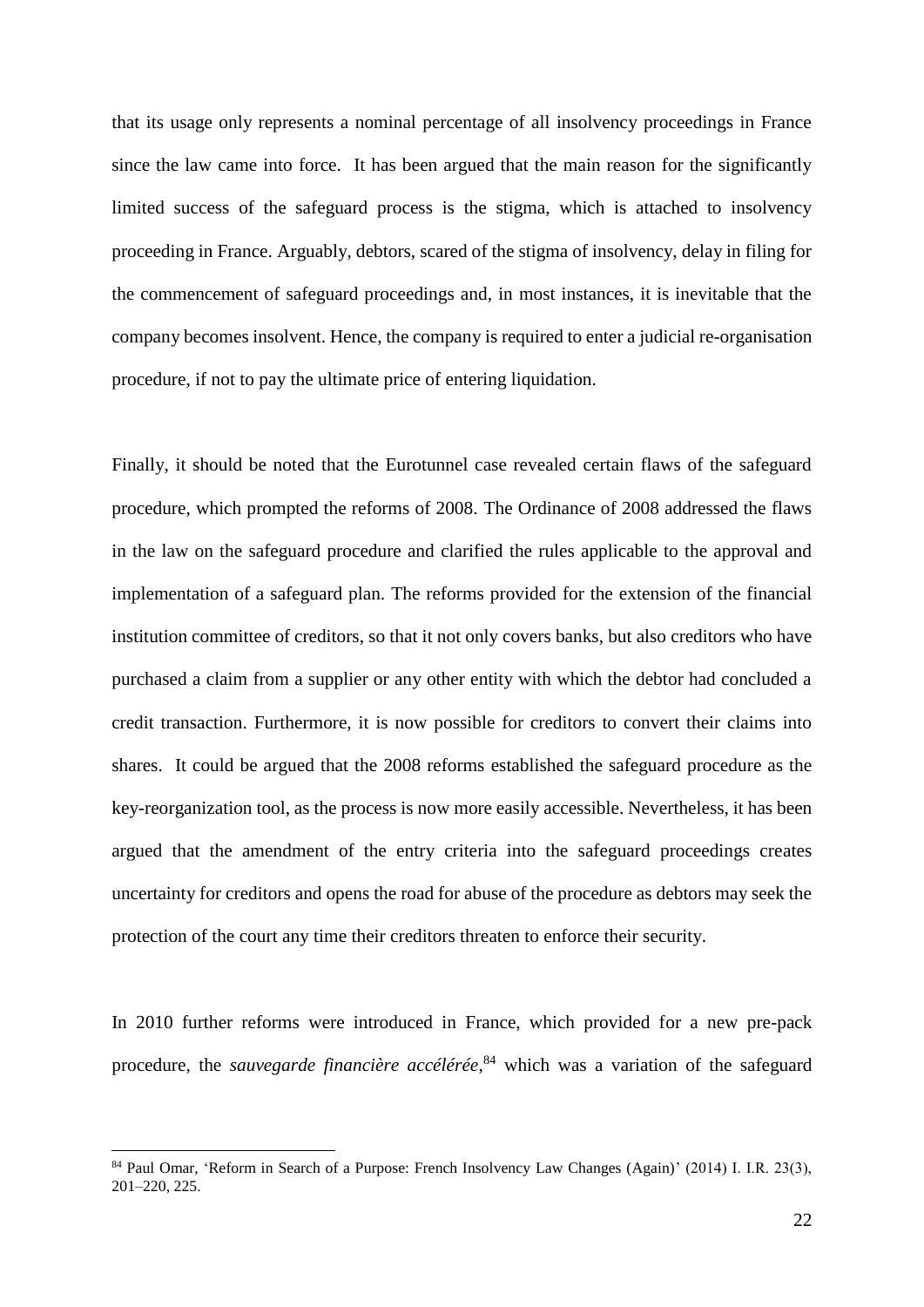procedure and is available to debtors in the banking and financial sectors. This fast-track procedure was designed to be available to debtors who, although entered into conciliation procedings, could also benefit from accessing the safeguard procedure. In order to benefit from the fast track preservation regime, such debtors were required, due to their size, to form creditors' committees for the purpose of approving a restructuring plan and to also seek the court's approval of the plan. <sup>85</sup>

In light of the continued impact of the financial crisis, further reforms of the French Insolvency law were introduced in 2014. <sup>86</sup> The latest reforms focus mainly on the *sauvegarde* regime and aim to facilitate access to the ordinary safeguard procedure and also redraws from the success of the fast track safeguard procedure and extends its application to all types of creditors. The 2014 reforms provide for a 'main-stream' *sauvegarde financi*ère procedure, which is to be available to debtors who have participated unsuccessfully to conciliation proceedings but can demonstrate that they have put in place a plan which would result in the continuation of their business. Arguably, the extended application of the *sauvegarde financière accélérée* regime for the benefit of all debtors reflects the effectiveness of the procedure. It remains to be seen whether or not the *sauvegarde financière* procedure will prove to be equally successful.

### **The UK corporate rescue ethos**

The United Kingdom's insolvency law has traditionally been regarded as "creditor friendly" because of the strong priority given to the protection of creditors' interests. Nevertheless, the

 $85$  Ibid.

<sup>86</sup> Ordinance no.2014-326 of 12 March 2014.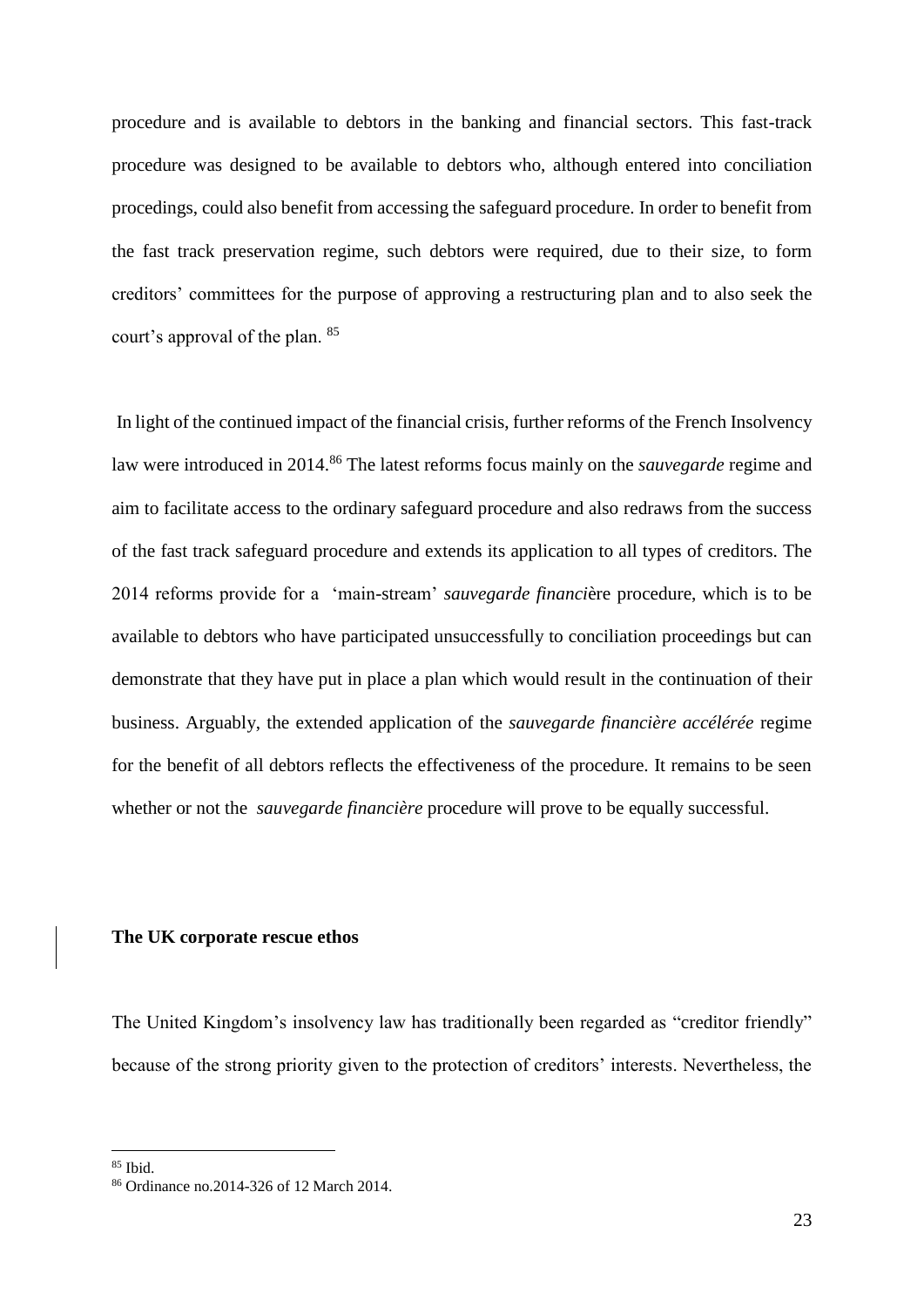Enterprise Act 2002 was introduced in order to encourage a more collective approach towards corporate rescue, whereby all the interests in the company would be considered. This paper looks at the impact of the reforms introduced by the Act with special reference to the company voluntary arrangement, which is largely a "debtor in possession" procedure. Reference, will also be made to schemes of arrangement, which are largely used as re-organisation tools. However, one should be reminded that schemes are not, strictly speaking, insolvency law measures.

# *Company Voluntary Arrangement*

1

The company voluntary arrangement ("CVA"), introduced by the Insolvency Act 1986, is a "debtor in possession" process and is designed to facilitate the rehabilitation of financially troubled but viable enterprises. A CVA is a "compromise" between the debtor company and its creditors, whereby, for instance, the creditors agree to receive less than the amount due to them in discharge of their claims.  $87$  There are two types of CVA: firstly, there are the CVAs without a moratorium, which are governed by Part I of the Insolvency Act 1986 and, second, CVAs with a moratorium, which are governed by the Insolvency Act 1986 and the Insolvency Act 2000, which introduced Schedule A1 in the Insolvency Act 1986.<sup>88</sup> The current judicial

<sup>87</sup> Michel Rutstein, 'Voluntary Arrangements: Contracts Or Not? Part1' (2000) 13 (1) Insolv. Int. 1-3, 1. See also Roy Goode, *Principles of Corporate Insolvency Law*, 3rd Ed. Sweet & Maxwell, 324.

<sup>88</sup> See John Tribe, 'Company Voluntary Arrangements and Rescue: A New Hope and a Tudor Orthodoxy' (2009) 5 JBL 454-487.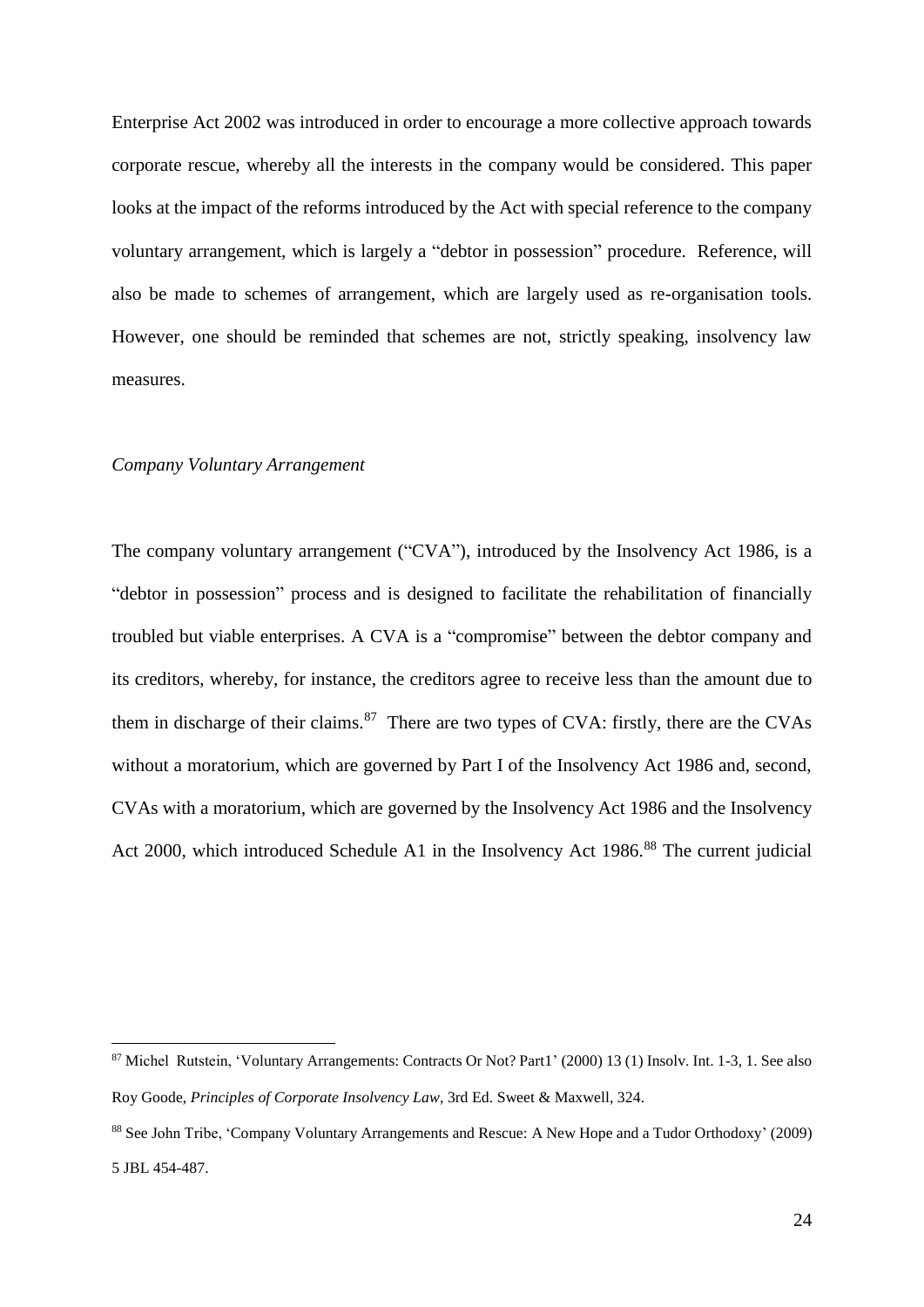attitude<sup>89</sup> demonstrates that the CVA is a contractual arrangement and hence should be governed by contractual principles.<sup>90</sup>

Prior to the enactment of the Insolvency Act 2000, the CVA procedure suffered serious practical deficiencies and proved to be of limited use to small ailing companies.<sup>91</sup> However, it could be argued that the reforms introduced by the 2000 Act addressed this issue $92$  and now the CVA constitutes an important part of the current trend in shifting the ethos of the United Kingdom's insolvency law towards effective corporate rescue. Importantly, the 2000 Act introduced a moratorium for small businesses, (which is available to a company that chooses to use it) which imposes a temporary stay on all claims against the company and allows it with a short respite, so as to design a rescue plan.<sup>93</sup>

<sup>89</sup> See for instance, *Re McKeen* [1995] BCC 412, *Johnson* v *Davies* [1997]1 All ER 921, *Raja* v *Goodman* [1999] The Times April 14, See also *Oakley Smith* v. *Greenberg* [2002] EWCA Civ 1217, [2004] BCC 81, [2005] 2 BCLC 74, [2003] BPIR 709, [2002] WL 1876359, [2002] WL 1876359 and *Welsby v Brelec Installations Ltd* [2002] 2 BCLC 576, 579.

 $90$ Section 5(2) (b) I.A 1986, c 45 Pt I, where it is stated that: (2) The voluntary arrangement binds every person who in accordance with the rules (i) was entitled to vote at that meeting (whether or not he was present or represented at it), or (ii) would have been so entitled if he had had notice of it, as if he were a party to the voluntary arrangement. See Also Michael Rutstein, note 87 above.

<sup>&</sup>lt;sup>91</sup> Katarzyna Gromek Broc, 'England and Wales: The Impact of The Revised Company Voluntary Arrangement Procedure', in Katarzyna Gromek Broc & Rebecca Parry, *Corporate Rescue: An Overview of Recent Developments from Selected Countries in Europe* (2nd edn. Kluwer Law International, 2006) 93.

<sup>92</sup> Ibid, 97.

<sup>93</sup> Ibid, 104.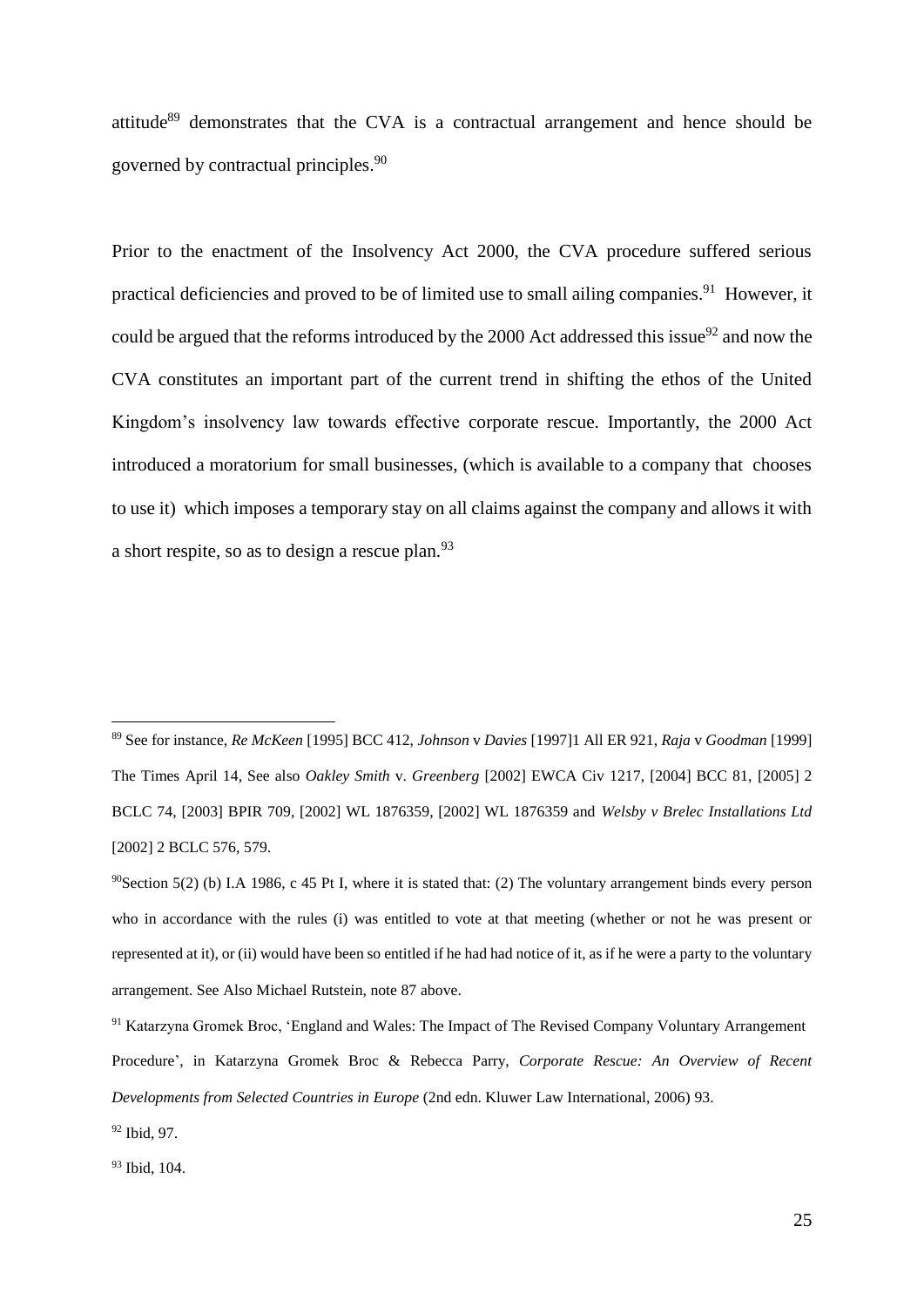However, it should be noted that from the outset, the CVA procedure was not warmly received by insolvency practitioners and whether their attitude is likely to change following the reforms remains questionable. Commentators expressed the fear that the long-awaited transformation of the CVA procedure may be seen as a classic instance of "too little too late".<sup>94</sup>

# Implementation of the CVA

The directors of a company may propose the adoption of a CVA.<sup>95</sup> The directors must prepare a proposal, following the advice of a nominee, who will be supervising the process.<sup>96</sup> The proposal must, inter alia, state the reasons why the company's directors believe that a CVA is desirable, the company's assets and their value, details of assets charged in favor of creditors, the nature and the amount of the company's liabilities, the duration of the CVA, the dates of distributions to creditors and the remuneration of the nominee/supervisor.<sup>97</sup> The nominee must be instructed to act by means of written notice and must receive a copy of the proposal from the directors.<sup>98</sup> In addition, within 28 days of being endorsed to act, the nominee must submit a report to the court stating whether in his opinion meetings of the company and its creditors

<u>.</u>

<sup>94</sup> Ian Fletcher, 'UK Corporate Rescue Culture: Recent Developments- Changes To Administrative

Receivership, Administration and Company Voluntary Arrangements- The Insolvency Act 2000, The White Paper and The Enterprise Act 2002' (2004)5 EBOR 119-151, 130.

<sup>95</sup> Insolvency Act 1986, s 1(1).

<sup>&</sup>lt;sup>96</sup> Insolvency Act 1986, s 389A, inserted by Insolvency Act 2000, s4 (4) states inter alia that a person may as a nominee if authorised to do so by a body recognised by the Secretary of the State for that purpose. Hence it is no longer required that a person acing as a nominee is a qualified insolvency practitioner.

<sup>97</sup> See Insolvency Rules 1986, r.1.3. (1) - (8).

<sup>98</sup> Insolvency Act 1986, s 2(3); Insolvency Rules 1986 r.1.4. (1), (2).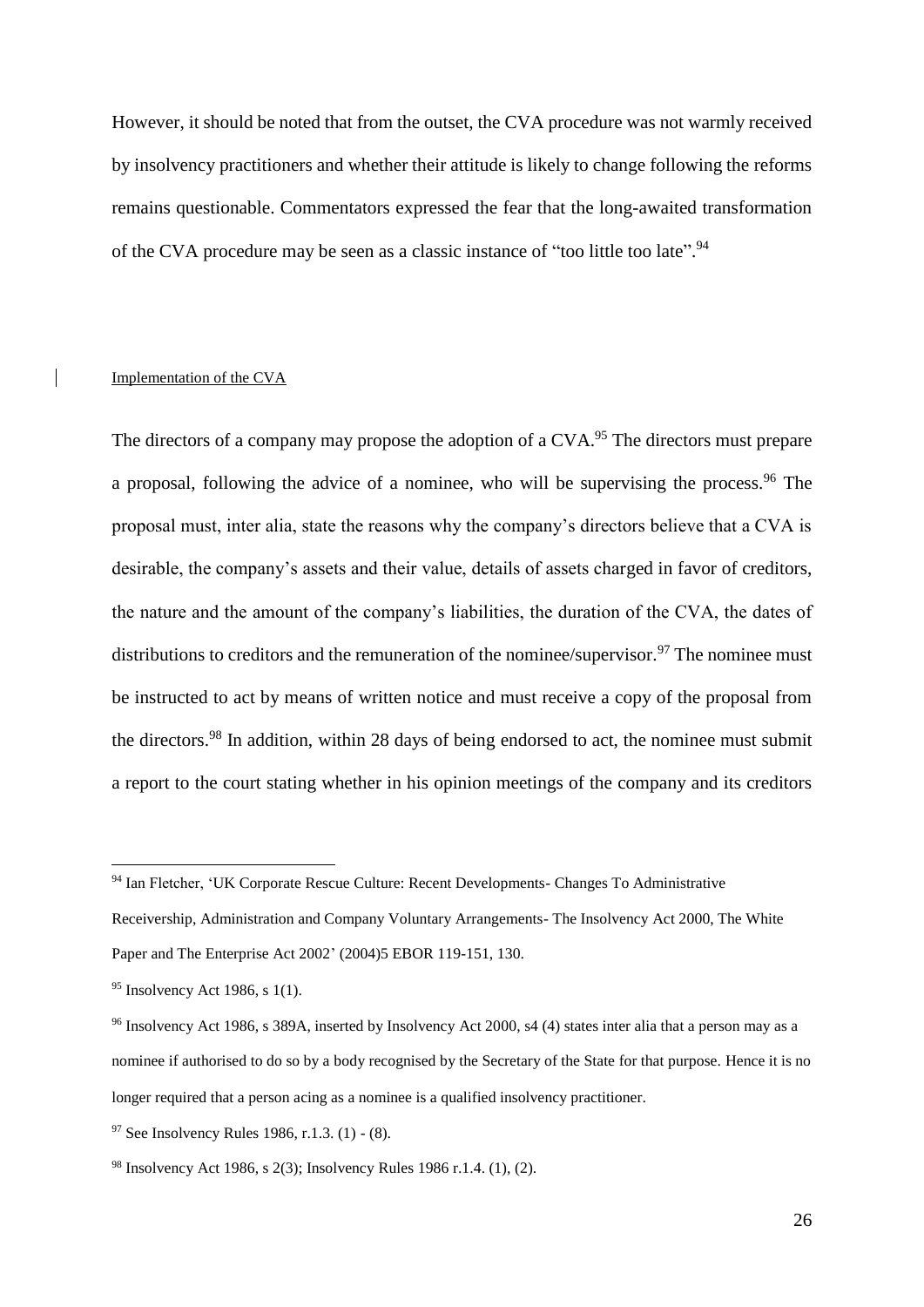should consider the proposal.<sup>99</sup> The directors are required to provide the nominee with a statement of the company's affairs,  $100$  with any information he requires in order to prepare his report<sup>101</sup> and give him access to the company's accounts and records.<sup>102</sup>

Furthermore, the nominee may call for a creditors' meeting, where creditors may consider whether to approve (with or without modifications) and go forward with the proposed CVA or not.<sup>103</sup> It is significant to note that, for voting purposes, the CVA treats all creditors as one single class,<sup>104</sup> in contrast to the scheme of arrangement. All creditors who receive notice of a creditors' meeting can vote on a CVA draft. In order for the CVA to become effective, it needs to be approved by the requisite majority at the meeting.<sup>105</sup>

A significant reform of the CVA procedure was introduced by the Insolvency Act 2000. A CVA approved both by creditors and members is binding upon not only those creditors who had notice of the creditors' meeting, but also on creditors who did not have notice and creditors whose existence was unknown to those convening the meeting.<sup>106</sup> This is a significant development as, previously, creditors who did not receive notice of the meeting were not bound

<sup>99</sup> Insolvency Act 1986, s 2 (2).

<sup>100</sup> Insolvency Rules 1986 r.1.5.

<sup>101</sup> Insolvency Rules 1986 r.1.6.

 $102$  Ibid, r.1.6. (3).

<sup>103</sup> See Insolvency Act 1986, s 4.See also Katarzyna Gromek Broc, note 88 above, 91.

<sup>104</sup> See Ian Fletcher, note 94 above, 127.

 $105$  Insolvency Rules 1986 r.1.19: more than three quarters in value of the creditors voting on the resolution must vote in favour of the arrangement.

<sup>&</sup>lt;sup>106</sup> Insolvency Act 1986, s 5(2) (b), as amended by I.A 2000, Schedule 2, Part 1, para 6(c), See also Gromek Broc, note 91 above, 100.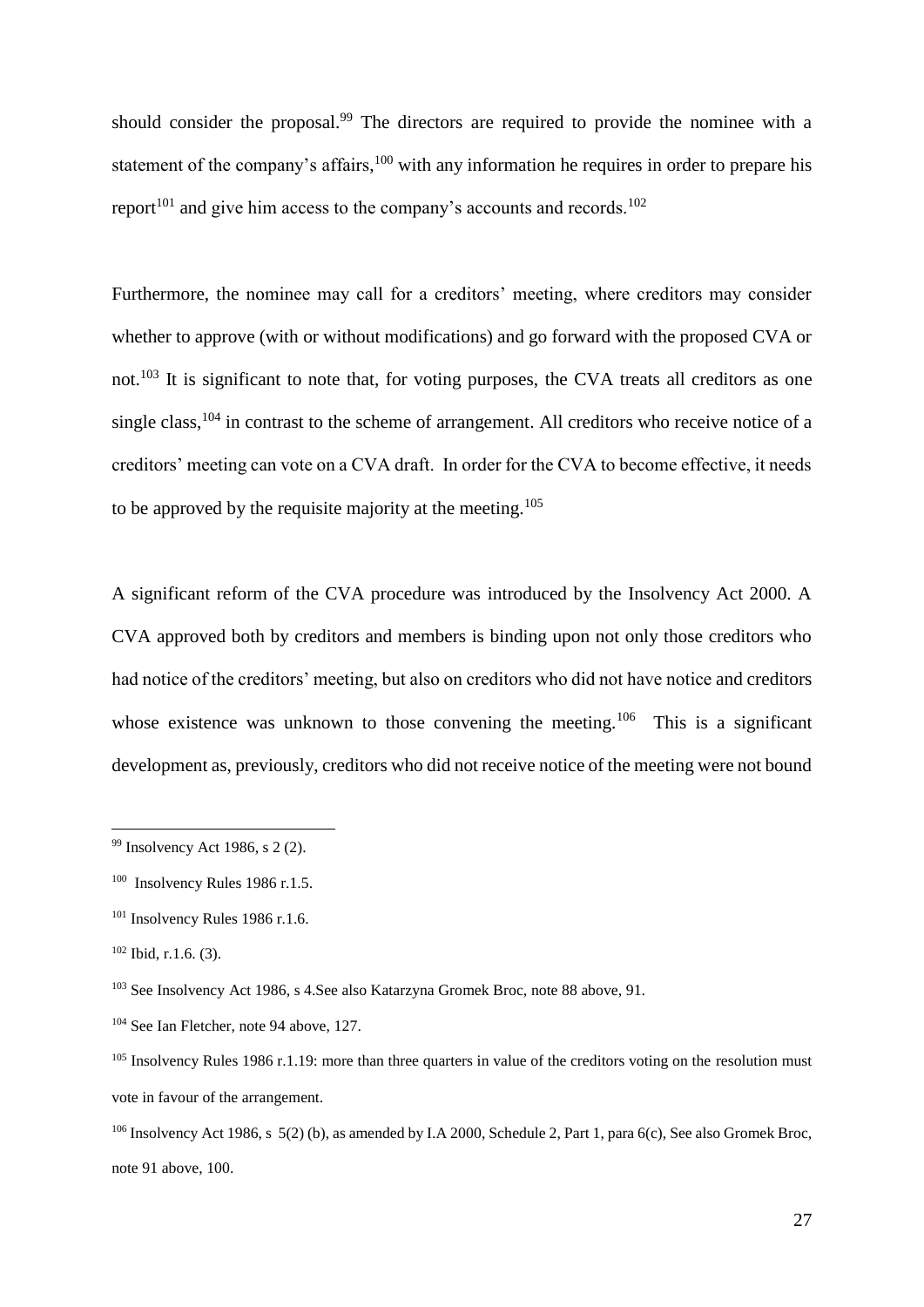by the arrangement and had a right to enforce their claims against the debtor company. For instance, such creditors had a right to petition for the company to be wound up, undermining therefore the effectiveness of the CVA procedure.<sup>107</sup> It is significant to note that, under the new regime, the only creditors who can escape from the content of a CVA are those who are not eligible to vote. Therefore, the possibility of disruptive tactics on the part of dissenting creditors may be kept to a minimum.<sup>108</sup> In addition, it should be noted that secured creditors, unless they have irrevocably waived their security rights, $109$  retain their right to enforce their claim and are only eligible to vote in respect of any unsecured part of their claim.<sup>110</sup>

# The Moratorium

As mentioned above, section 1A of the Insolvency Act 2000 introduced a moratorium for small businesses. The moratorium effectively provides the ailing company with some breathing space. For instance, during the moratorium, an administrative receiver cannot be appointed and no resolution aiming at the winding up of the company may be passed.<sup>111</sup> In addition, no steps may be taken to enforce security over the company's assets and no claims may be commenced or continued.<sup>112</sup>

<u>.</u>

<sup>112</sup> John Tribe, note 88 above.

<sup>107</sup> See Rebecca Parry, *Corporate Rescue* (Sweet & Maxwell, 2008) 188.

<sup>&</sup>lt;sup>108</sup> Ian Fletcher, note 94 above, 133.

<sup>109</sup> *Khan* v *Permayer* [2001] B.P.I.R. 95.

<sup>110</sup> See Rebecca Parry, note 107 above, 189.

<sup>111</sup> Katarzyna Gromek Broc, note 91 above, 100.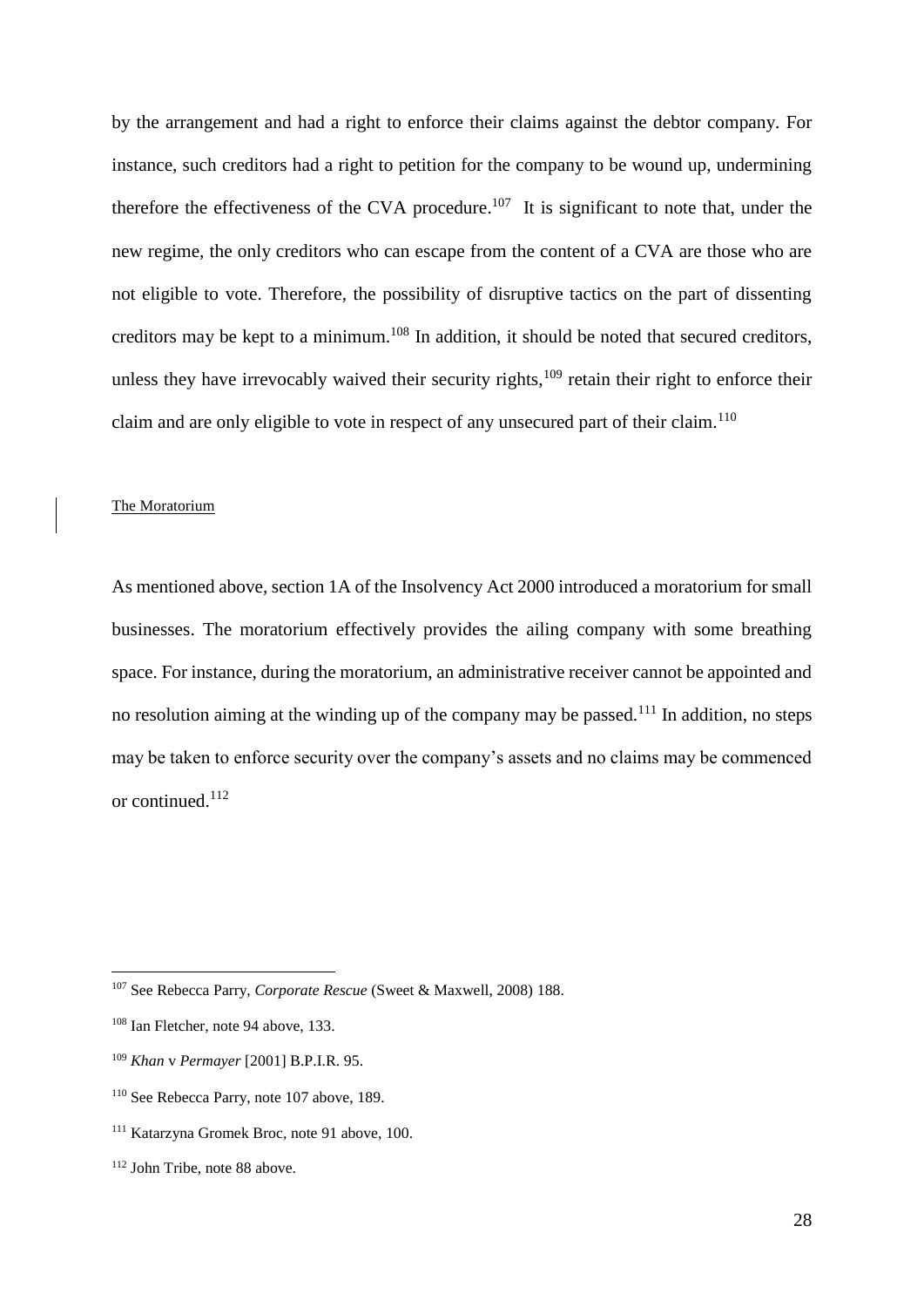The directors of the company may apply for a moratorium, provided that they can present sufficient evidence that the CVA has a reasonable prospect of success. For instance, it must be shown that, during the moratorium, the company will have sufficient funds to allow it carry on business. It is noteworthy that, only if the nominee forms the professional judgment that the proposal has a reasonable prospect of being approved and implemented, $113$  can the directors file the proposal with the court.<sup>114</sup> Provided that the nominee supports the directors' proposal, they have three working days to apply to the court for a moratorium. The directors must enclose with their application a statement of the company's affairs and a document stating the terms of the envisaged CVA.<sup>115</sup>

The moratorium applies for a 28 day period, but it is extendable for up to two more months. During the moratorium, the directors will continue to manage the company, while the nominee monitors its affairs.<sup>116</sup> Upon approval of the proposed CVA, the nominee becomes the supervisor of the arrangement and his task is to oversee its implementation.<sup>117</sup>

<u>.</u>

<sup>113</sup> See however, Ian Fletcher, note 94 above, 132, where he expresses the concern that the fact that directors have the ability to preselect the person whom they approach with a view to taking the appointment of the nominee, may present a source of difficulties with regard to the quality of professional judgment exercised at the outset of the CVA process.

<sup>&</sup>lt;sup>114</sup> Insolvency Act 1986, Sched. A1, paras 6  $\&$  7.

<sup>115</sup> Insolvency Act 1986, Sch. 1A, para 7, as inserted by IA 2000, Schedule1, para 4.

<sup>116</sup> L Tilbrook, 'Corporate Rescue Reform in the UK', (2000) 2(3) J.I.F.M., 65-69.

<sup>117</sup> See Katarzyna Gromek Broc, note 91 above, 103. "The nominee is required to monitor the company affairs during the moratorium, among other reasons to prevent fraud".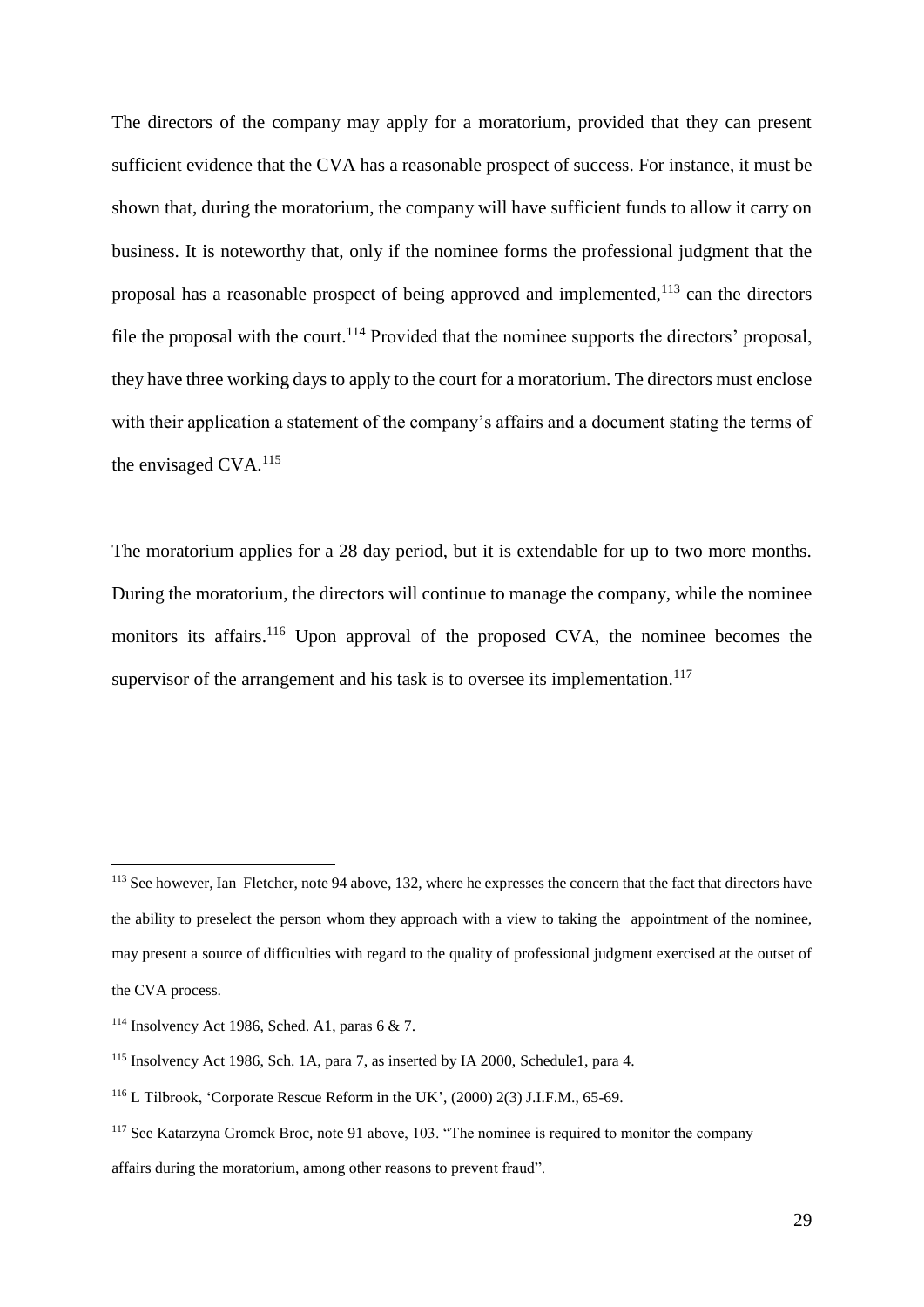# The impact of the CVA

Although the Insolvency Act 2000 introduced some far-reaching changes to the CVA, only limited use of this procedure has been made. It could be argued that is the case predominantly because of the radical reforms brought in by the Enterprise Act.<sup>118</sup> The virtual abolition of administrative receivership might have led one to believe that the impact of the CVA would be greater.<sup>119</sup> However, it is submitted that the new streamlined administration process is now preferred over a "free-standing" CVA. It is argued that a CVA proposal, combined with an application for administration, seems to be more popular because of the benefit of the moratorium (which is offered to companies of all sizes under the administration procedure). However, a significant drawback of this is the increase in costs.<sup>120</sup>

Furthermore, it could be said that one of the main factors that renders the CVA as a less attractive means of corporate rescue is the fact that insolvency practitioners have never embraced the procedure. Flood argued that the possibility that CVAs could lead to a lower fee being paid to the insolvency practitioners, coupled with the lack of familiarity on their part with the CVA procedure, contributed significantly to the low uptake of CVAs.<sup>121</sup> Furthermore, it has been contended that insolvency practitioners failed to embrace the CVA procedure due

<sup>118</sup> David Milman, 'Corporate Insolvency in an Era of Increased Legal Complexity' (2004) 25(1), Comp. Law 2. <sup>119</sup> Prior to the EA 2000 it was possible for creditors to interrupt the CVA by means of appointing an administrative receiver.

<sup>120</sup> Katarzyna Gromek Broc, note 91, 106.

<sup>121</sup> John Flood, 'CVAs: A Neglected Lifeline?' (1994) 86(7) C.A, 31-32. See also The Insolvency Act 1986. Company Voluntary Arrangements and Administration Orders. A Consultative Document, (DTI, London 1993), where the lack of insolvency practitioners' familiarity with the CVA procedure was identified as one of the reasons for the procedure's limited use.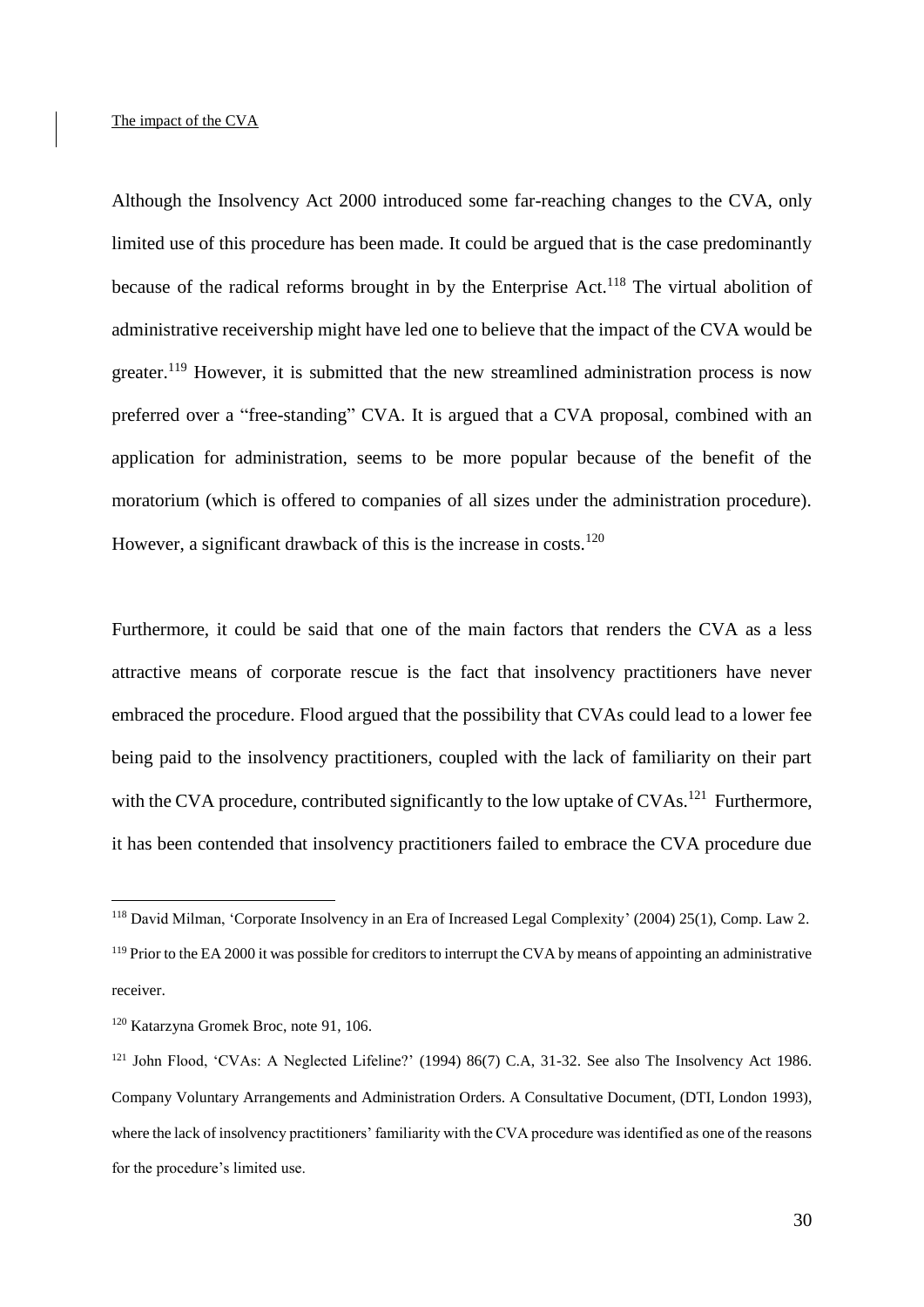to the procedure's significant weaknesses at the time when it was originally enacted.<sup>122</sup> It is submitted that, beyond the significant changes that reshaped the CVA procedure, a change of IP mindsets is needed, so as to convince them to have resort to the CVA at an early stage. Unfortunately, current practice demonstrates that, notwithstanding the high profile case-law developments, which effectively manifest the fact that CVAs could prove to be a valuable restructuring tool, and the statutory improvements to the procedure, insolvency practitioners continue to use tried and tested restructuring alternatives, such as administration (particularly pre-packs) and schemes of arrangement.<sup>123</sup>

#### Termination of a CVA

Finally, termination of a CVA takes place either where the conditions of the arrangement have been successfully fulfilled or where the obligations undertaken have not been met.<sup>124</sup> In the former scenario, the supervisor shall make the appropriate distributions in accordance with the provisions of the arrangement. In the latter scenario, the supervisor's task is to take all the necessary steps in order to achieve a suitable variation of the terms of the arrangement or, where that is not feasible, to put the company into liquidation.<sup>125</sup>

# *Schemes of Arrangement*

<sup>&</sup>lt;sup>122</sup> L Hiestand, & Christian Pilkington 'CVAs: A Restructuring Tool for the Future' (2006) Recovery, Winter, 38. <sup>123</sup> Ibid.

<sup>&</sup>lt;sup>124</sup> Rebecca Parry, note 104 above, paras 15-01 & 15-02.

<sup>125</sup> Ibid, 217-218.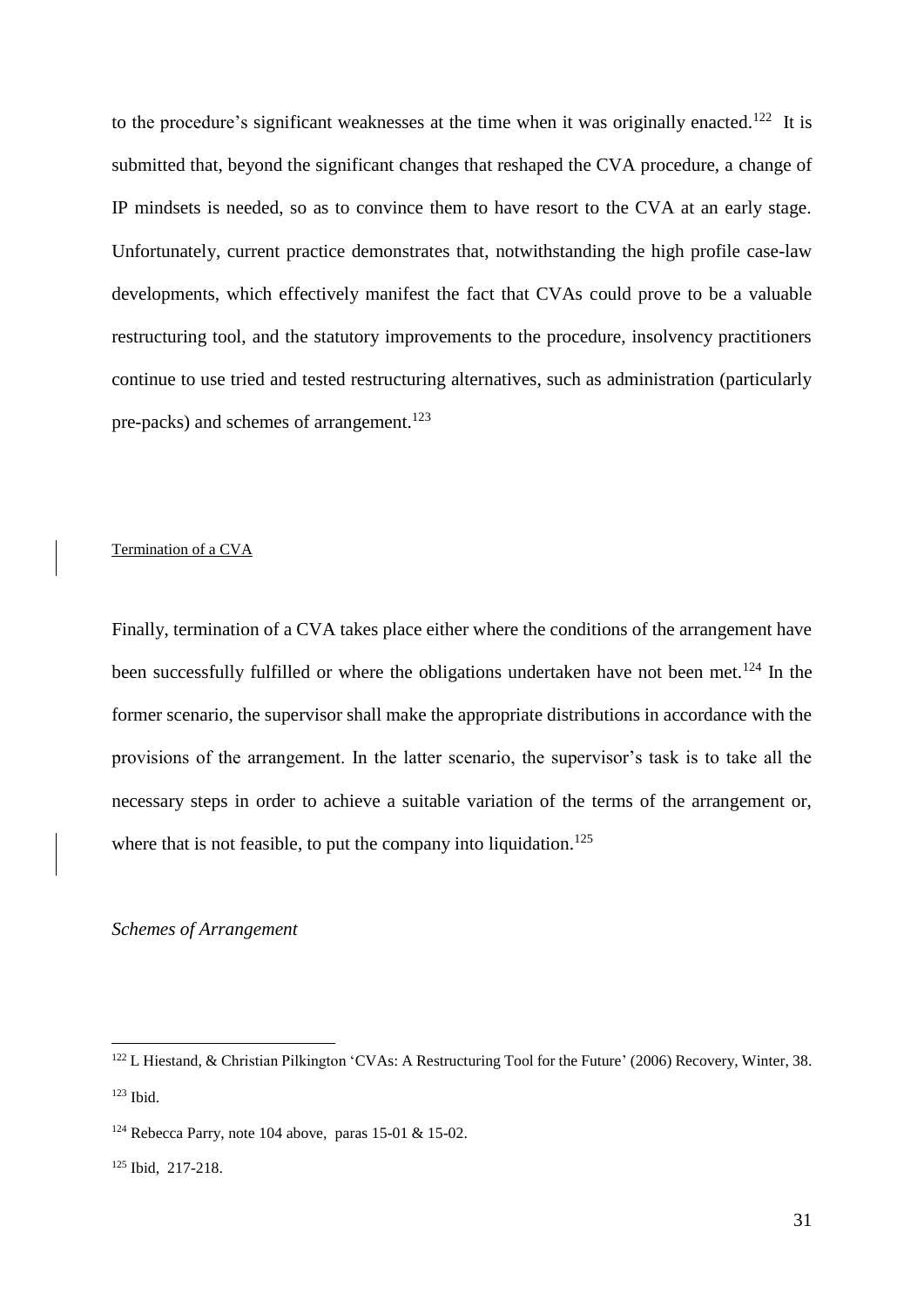A scheme of arrangement<sup>126</sup> is a useful alternative corporate rescue procedure, whose popularity has significantly risen in the last few years.<sup>127</sup> It should be noted, however, that a scheme of arrangement is not strictly speaking, a rescue procedure, as it is designed to be used mainly by solvent companies. A scheme of arrangement is a restructuring tool, which allows a company to reach a "compromise" or an "arrangement" with its creditors, or any class of its creditors, or with its members, or any class of them. A scheme of arrangement may also be used by a group of companies and it can prove particularly useful where the group is seeking to hive off any of its underperforming elements.<sup>128</sup> In addition, it should be noted that, schemes of arrangement prove to be very effective restructuring tools as they are, arguably, less stigmatic than other formal rescue procedures, since they are not insolvency proceedings.

A scheme of arrangement involves a complex voting structure under which, for voting purposes, creditors are divided into classes and it is required that a reorganization arrangement be approved by a majority vote of all classes<sup>129</sup> of creditors.<sup>130</sup> At first glance, it could be argued

<u>.</u>

<sup>&</sup>lt;sup>126</sup> Part 26 of the Companies Act 2006, which replaces Part XIII of the Companies Act 1985, makes provision for such schemes.

<sup>127</sup> Rebecca Parry, note 104 above, 233. See Also Vanessa Finch*, Corporate Insolvency Law: Perspectives and Principles* (2nd, Cambridge, 2009) 486, where it is argued that the revived popularity of schemes of arrangement may be due to the courts 'constructive attitude, to facilitate the implementation of schemes by means of assessing junior creditors' 'real economic interests'.

<sup>128</sup> See Rebecca Parry, note 107 above, 234.

<sup>&</sup>lt;sup>129</sup> A class includes persons whose interests are not to dissimilar as to make it impossible for them to consult together with a view to their interests. See *Sovereign Life Assurance Co* v *Dodd* [1982] 2 QB 573, 583; *Re BTR Plc* [1999] 2 BCLC 575.

<sup>&</sup>lt;sup>130</sup> See Companies Act 2006, s 899, which states: If a majority in number representing 75% in value of the creditors or class of creditors or members or class of members (as the case may be), present and voting either in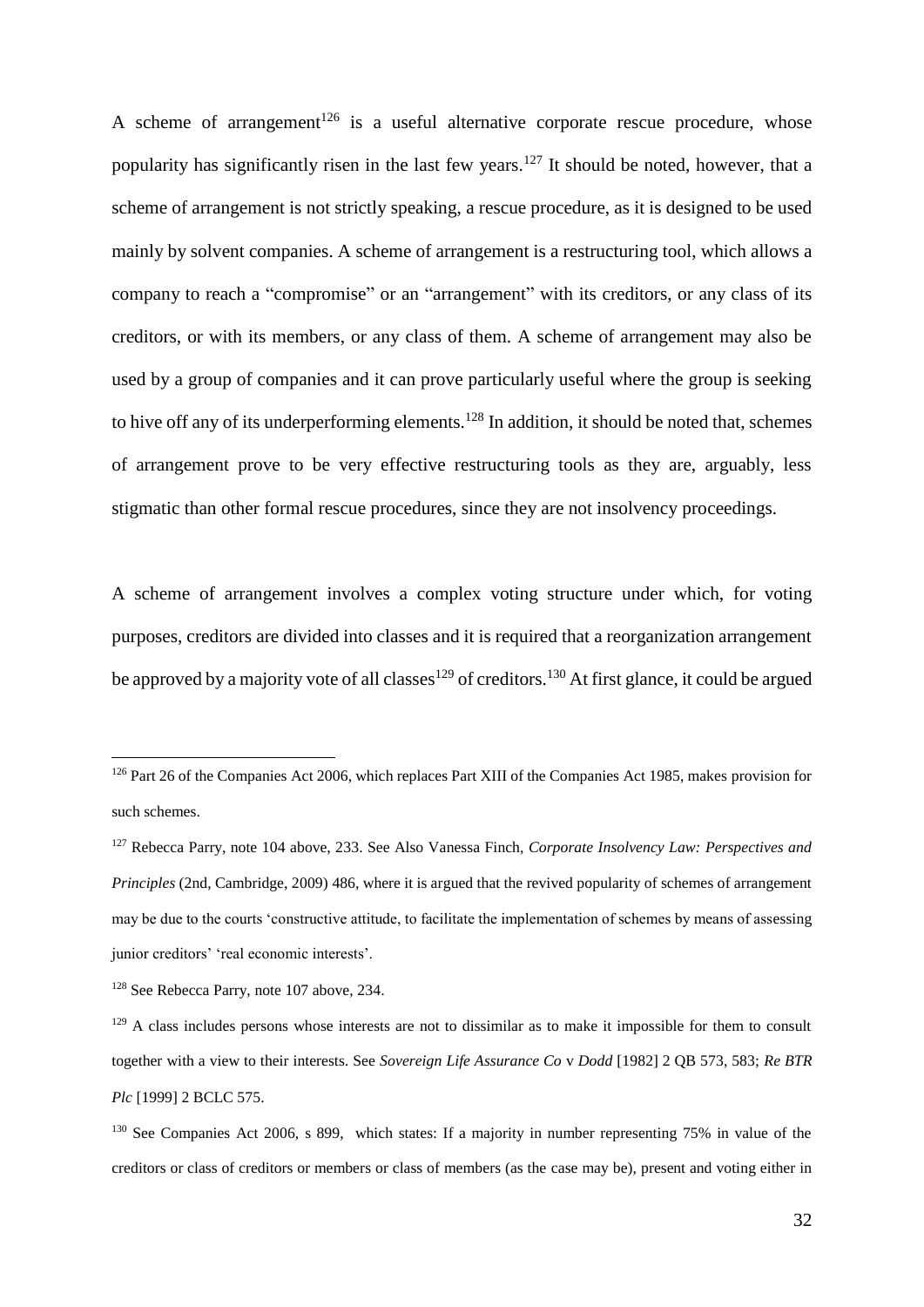that this cumbersome requirement effectively creates difficulties in having the arrangement quickly approved and therefore highlights the fact that the CVA procedure should be preferred over a scheme of arrangement, as creditors under a CVA may vote as a single class. However, on a closer look, it appears that the potential difficulties in having an arrangement approved and the simplicity that the CVA offers are outweighed by the fact that, once an arrangement becomes binding under the scheme, it binds all creditors, whereas an agreement reached under the CVA is only binding upon creditors who were eligible to vote, or who would have been eligible to vote, if they had notice of a creditors' meeting.<sup>131</sup> In addition, it is important to note that, under a scheme of arrangement, it is not necessary to consult any class of creditors who have no real economic interest in the company, hence their votes on the scheme may be disregarded.<sup>132</sup> This is a significant advantage of a scheme since, as opposed to the CVA, it is easier to re-organize the company without having to worry about identifying and giving notice to all bond-holders.

As far as the implementation of the procedure is concerned, it should be noted that this involves three stages.<sup>133</sup> Stage one involves an application being made to the court, which will have to

person or by proxy at the meeting summoned under section 896, agree a compromise or arrangement, the court may, on an application under this section, sanction the compromise or arrangement. However, see also Charles Maunder, 'Bondholder Schemes of Arrangement: Playing the Numbers Game' (2003)16(10) Insolv. Int. 73-77, 76, where it is argued that if the majority in number requirement was removed, schemes of arrangement would be more flexible and attractive restructuring tools.

<sup>&</sup>lt;sup>131</sup> Rebecca Parry note 107 above, 233.

<sup>132</sup> See *Re Tea Corp*. [1904] 1 Ch. 12. See also *Re My Travel Group Plc* [2004] EWHC 2741; [2005] 1 WLR 2365, where the basis of valuation of entitlements caused some contention. See also Rebecca Parry, note 107 above, 246; and Vanessa Finch, note 127 above, 486.

<sup>133</sup>*Re BTR plc* [2000] 1 BCLC 740, at p. 742.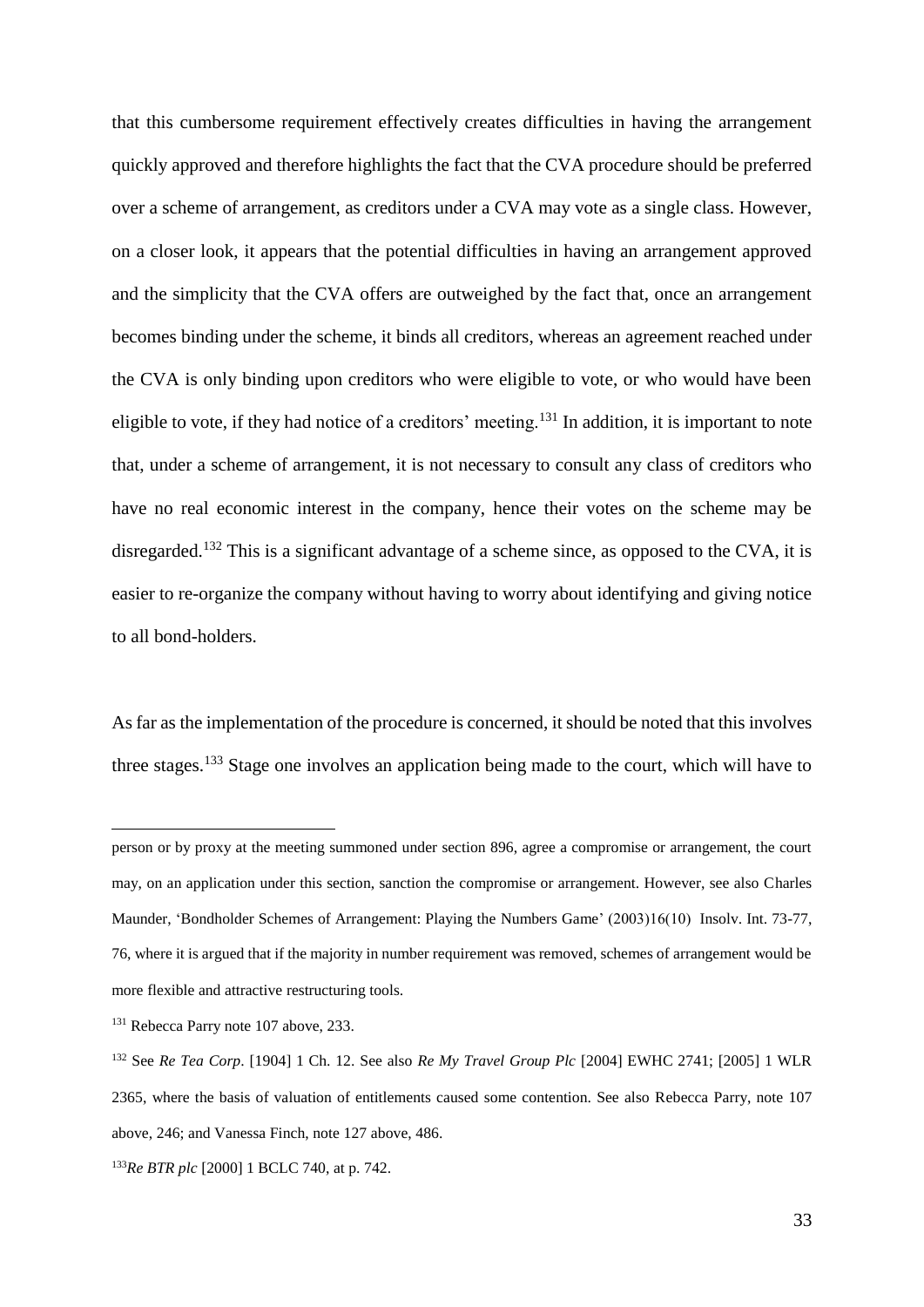decide whether or not to make a "meetings order".<sup>134</sup> In addition, stage two involves a meeting of creditors or members who will decide whether to approve the scheme. However, it is required that, prior to the meeting, sufficient information must be circulated so as to enable the creditors to reach an informed decision.<sup>135</sup> Finally, stage three involves a "sanction hearing", where the court will consider whether or not to sanction the scheme.<sup>136</sup> Once the scheme has obtained the required level of approval, the court may sanction the scheme. However, the court is not obliged to sanction a scheme which has received the approval of creditors.<sup>137</sup> Rather, the court has discretion to refuse to sanction a scheme, unless it is convinced that all the procedural requirements have been complied with;<sup>138</sup> in addition, the court must be satisfied that the classes were fairly represented by the parties who attended the meeting,<sup>139</sup> and, finally, the court must be satisfied that the terms of the scheme are fair.<sup>140</sup>

It is argued that the requirement that a scheme of arrangement has to be approved by the court is a significant advantage of the procedure, because, once the arrangement has been courtapproved, it cannot be challenged by the company's creditors or its members. It could be argued that this might be one of the primary reasons why such schemes seem to be more popular than the CVA, as a CVA may be challenged on the grounds of unfair prejudice.<sup>141</sup>

<u>.</u>

<sup>&</sup>lt;sup>134</sup> At the meetings hearing the court will consider whether or not the company has appropriately identified the classes, which will have to consider the scheme. See *Re Hawk Insurance Co Ltd* [2002] BCC 300.

<sup>135</sup> See Companies Act 2006, s 897

<sup>136</sup> Rebecca Parry, note 107 above, 236.

<sup>137</sup> *Re BTR plc* [2000] 1 B.C.L.C. 740, [747].

<sup>138</sup> *Alabama, New Orleans, Texas and Pacific Junction Rly Co* [1891] 1 Ch. 213, 245.

<sup>&</sup>lt;sup>139</sup> Rebecca Parry, note 107 above, 238.

<sup>140</sup> Ibid, 239-247.

<sup>141</sup> Ibid, 233.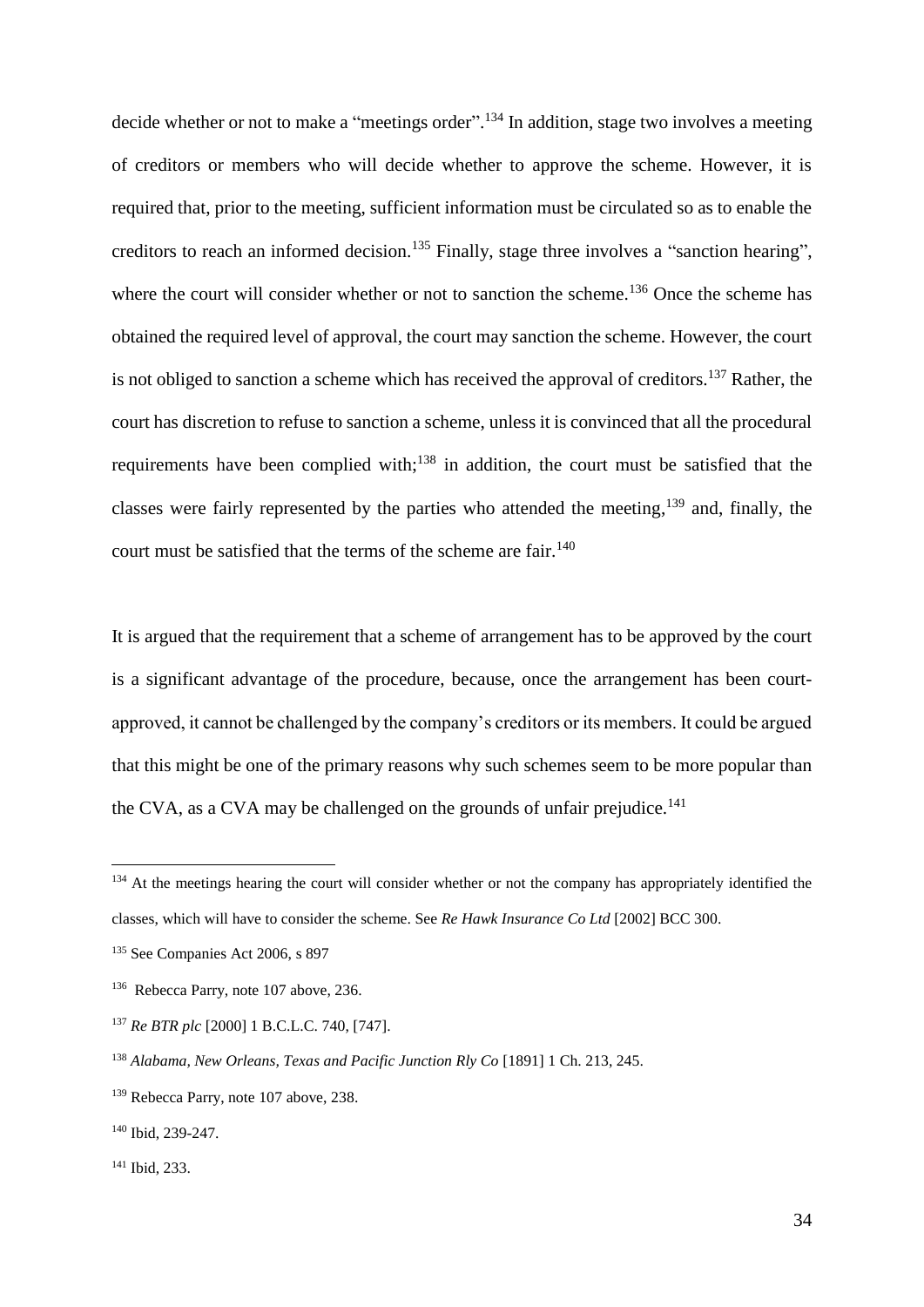A significant advantage of the scheme of arrangement is that, although it has proved to be an effective re-organization tool, the procedure may be initiated without the requirement of an impending insolvency.<sup>142</sup> Accordingly, there is no need for an insolvency practitioner to be appointed and, importantly, the directors remain in control of the company.<sup>143</sup> It could be argued that the increasing popularity of schemes in rescue scenarios is implying a need to acknowledge its role as a corporate rescue procedure rather than purely regarding the scheme as simply a creature of company law.<sup>144</sup> Ultimately, one may raise the question whether there is a reason why the scheme of arrangement process should be used by insolvent companies or whether it should be restricted perhaps to solvent companies, where resort may be made to other procedures such as the CVA and administration.<sup>145</sup>

### **Conclusion**

1

The insolvency laws of many European jurisdictions have undergone in depth reforms in advance of the recent financial meltdown which struck the corporate world. During the last few

<sup>142</sup> Vanessa Finch, note 127 above, 482. However, in *Re Drax Holdings Ltd; Re Inpower Ltd* [2004] 1 BCLC 10, it is arguable that one of the entities was nearly (if not already) insolvent.

<sup>&</sup>lt;sup>143</sup> Rebecca Parry, note 107 above, 233.

<sup>&</sup>lt;sup>144</sup> A scheme of arrangement does not benefit from a moratorium, although one could argue that the introduction of such protection would enhance the level of effectiveness of the procedure. Nevertheless, the counterargument might be that a moratorium is not necessary while a company is solvent and that it is in the creditors' interests to participate in the procedure; otherwise, there's no point for a scheme to take place.

<sup>145</sup> Rebecca Parry, note 107 above, 233.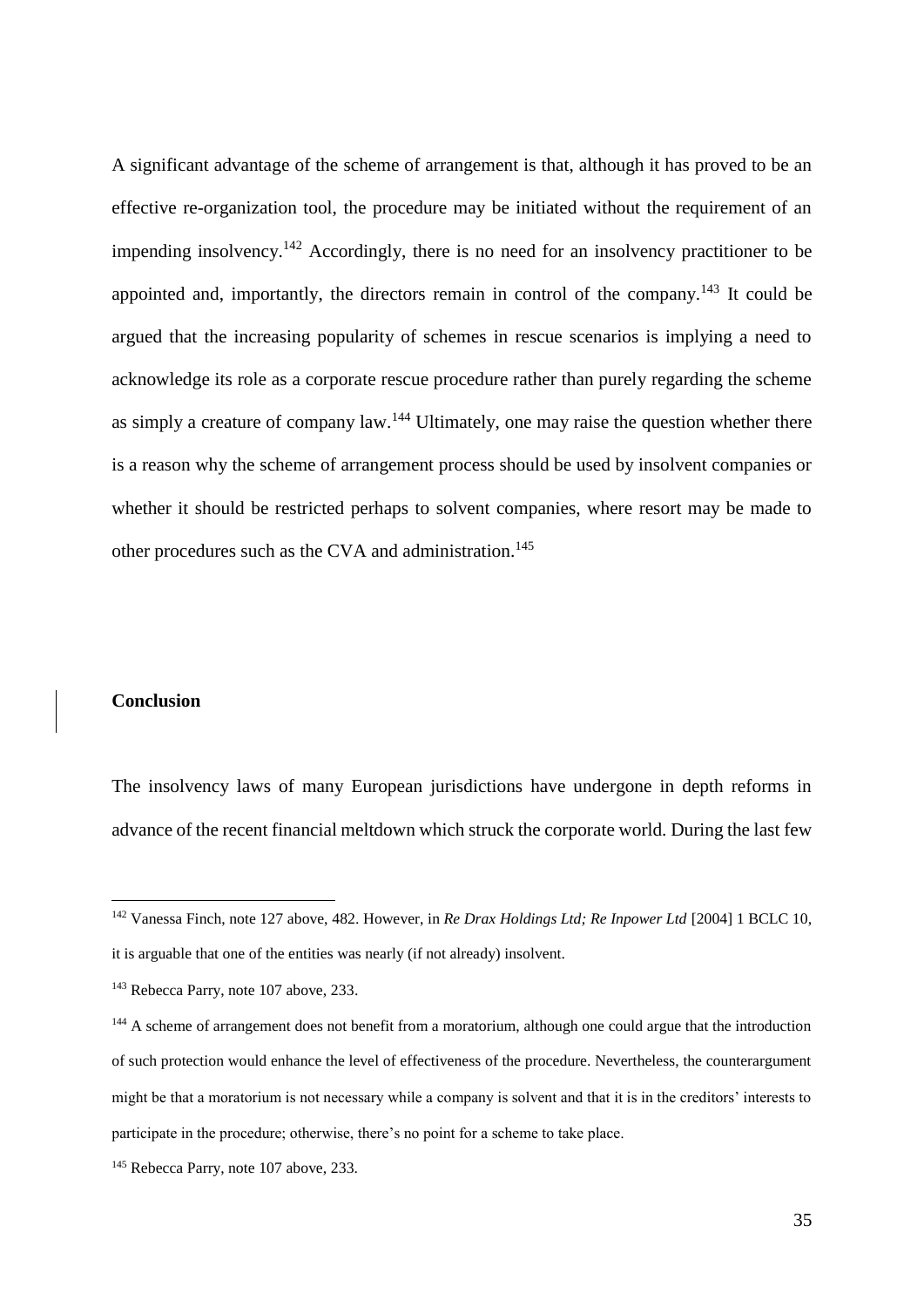years, the global economy has witnessed, arguably, the most significant decline since the early 1930s. It could be argued that the adverse effect of the financial demise emphasised the need for many jurisdictions to ensure that effective corporate rescue mechanisms are in place, so as to enable traumatised businesses to recover and to be restored to profitability. With particular regard to the restructuring regimes of France and the United Kingdom, both jurisdictions took drastic steps towards the improvement of the existing pre-insolvency tools and the further development of a rescue culture.

It could be argued that the foundations of a 'second-chance' culture have been laid both in France and the United Kingdom. The introduction of reforms to the insolvency laws in both jurisdictions demonstrates that both place great emphasis on business recovery. The reforms of the insolvency laws in both jurisdictions encourage corporate rescue by means of providing for sophisticated pre-insolvency mechanisms, as well as formal restructuring procedures.

With particular regard to informal rescue procedures, it could be argued that the insolvency laws of both jurisdictions provide a secure legal framework, which would allow debtors to swiftly negotiate their debts with the creditors without seeking the protection of the courts, but which might at the same time provide for the ability to obtain guidance from commercial judges or insolvency practitioners who have a high level of experience and expertise in the area.

In France, the 2005 reforms and, in particular, the enactment of the safeguard procedure, signify the intention of the legislator to encourage early intervention. Nevertheless, it is noteworthy that, soon after the introduction of the safeguard procedure, the need for additional reforms was expressed, as flaws of the procedure became apparent in the Eurotunnel case. Accordingly, a series of reforms were introduced in 2008. On the one hand, it could be argued